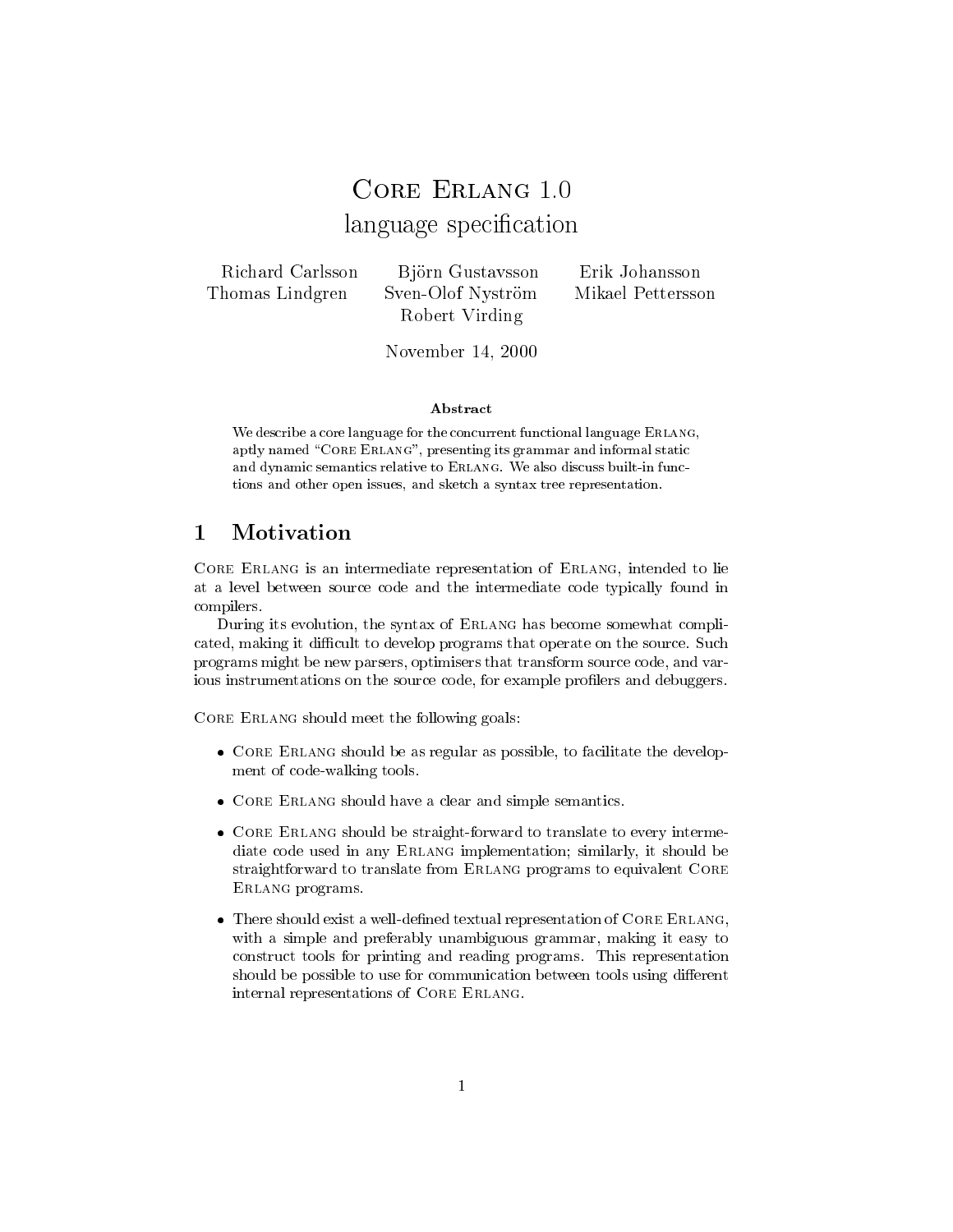$\bullet$  1 ne textual representation should be easy for humans to read and edit, in case the developer wants to check what the Erlang source looks like in Core Erann crim, mode or modify the results of code transformations, or maybe write some CORE ERLANG code by hand.

These goals force CORE ERLANG to a fairly high level of abstraction. It is not, for example, possible to break down the receive construct into operations that operate on the mailbox, since no such (useful) translation would be compatible with all ERLANG implementations.

Section 2 discusses lexical analysis and parsing. Section 3 gives the grammar for the language and section 4 the static semantics. Section 5 describes evaluation of programs and expressions. Section 6 discusses issues that may need further specification. Appendix A contains a quick reference to the language and appendix B lists character escape sequences. Appendix C shows a simple syntax tree representation.

## 2 Lexical analysis and parsing

We discuss the lexical processing of a CORE ERLANG program in terms of operations on a sequence of Unicode [4] characters (of which both ASCII and Latin-1 [3], ISO/IEC 8859-1, are subsets), such that there are no Unicode escapes (written \uXXXX, where each X is a hexadecimal digit) in the sequence. Note, though, that it is *not* required that tools handling CORE ERLANG source programs use Unicode for input and output; like ERLANG, no part of the written language per se requires characters outside the 7-bit ASCII subset. However, in order to support Standard Erlang [2], tools must be able to handle Unicode encodings of CORE ERLANG character, string and atom literals.

We assume that the translation from the sequence of characters into a sequence of tokens, suitable for parsing according to the grammar of the following section, is straightforward, being very similar to that of ERLANG. In CORE Erlang, atom literals are always single-quoted, to avoid any possible confusion with keywords. Comments on any source code line in CORE ERLANG, like in ERLANG, begin with the leftmost percent character  $\%$ , (\u0025) on that line that does not occur as part of an atom, string or character literal, and continue up to (but not including) the first line terminator following that character. Comments are ignored by the tokenisation, in effect only recognising the line terminator.

A line terminator is defined as the longest sequence of input characters consisting of exactly one ASCII CR (\u000d), one ASCII LF (\u000a), or one CR followed by one LF. Line terminators are generally treated as whitespace, except in atom and string literals where line terminators are not allowed. Core Erlang does not distinguish between periods (`.' characters) that are followed by whitespace (called  $FullStop$  tokens in the ERLANG Reference Manual [1]) and those that are not (i. e., ordinary separator periods).

The tokenisation should concatenate all adjacent string literals (these may be separated by any number of whitespace characters, line terminators and comments). Thus, the text ""Hey" "Ho"" denotes the same string literal as "HeyHo". This allows strings to be split over several lines.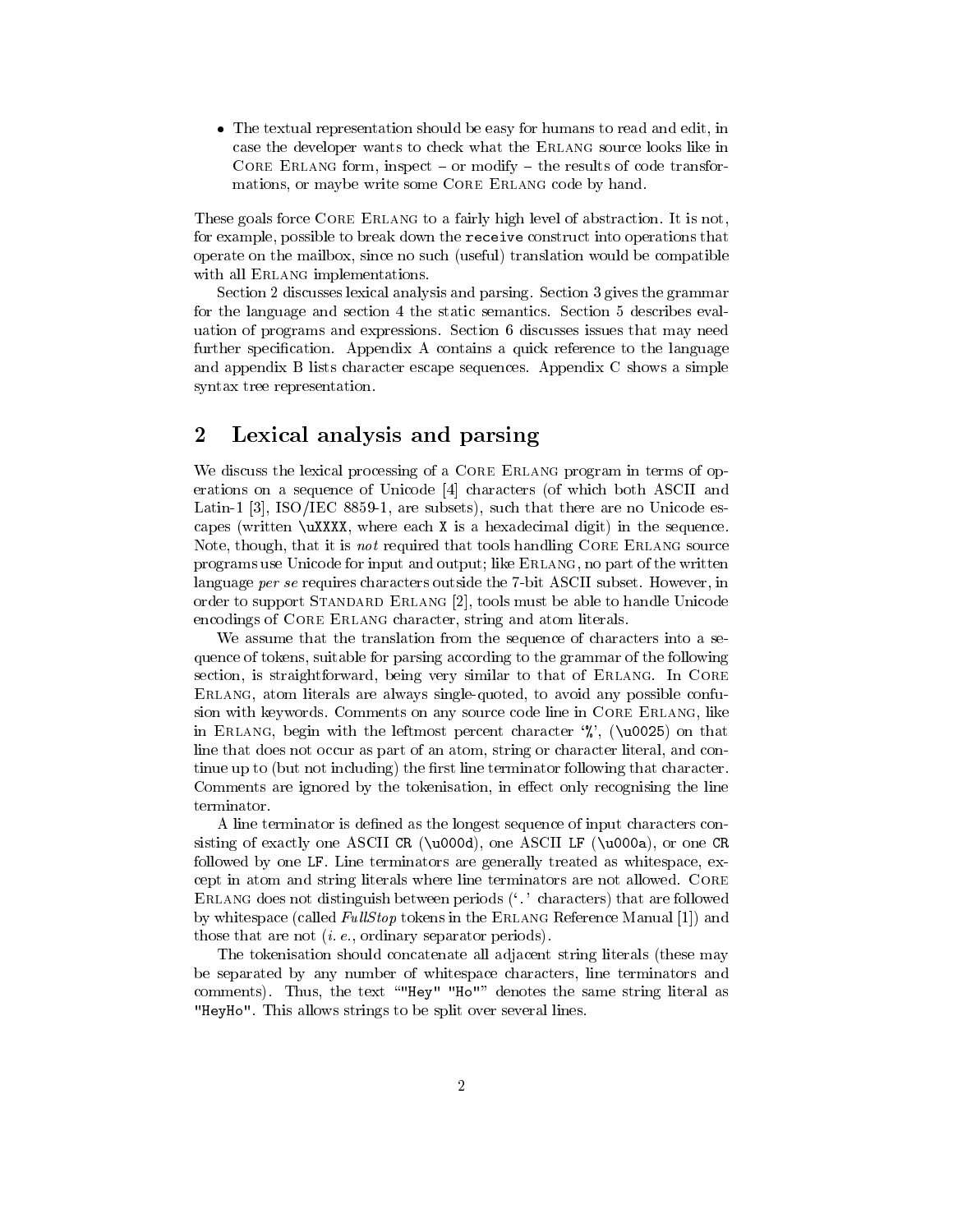#### 3 **Grammar**

This section describes the basic grammar of CORE ERLANG programs. An effort has been made to reduce the language as far as it is possible  $-$  and practical  $$ while maintaining readability and preserving most of the lexical conventions of Erlang. For instance, it can be noted that the syntactic distinction between variables and function names is not really necessary, but makes the connection between exported function names and calls to locally bound functions more obvious to the eye than if "plain" ERLANG-style variables were used for all bindings.

### 3.1 Notation

Literals are described using ordinary regular expressions, where ? stands for "zero or one occurrence of", + for "one or more repetitions of", and ellipsis  $(\ldots)$  indicates repetition over a range of characters; no other symbols are used except parentheses and the standard  $\vert$  for alternative choices and  $*$  for zero or more repetitions.

For some widely used grammar rules we use abbreviations, such as  $i$  for  $In$ teger and v for *AnnotatedVariable*. The abbreviations are given within parentheses by the corresponding rules.

To further keep the presentation compact, we use ellipsis notation with indices  $(\mathbf{x}_1 \dots \mathbf{x}_n)$  instead of giving explicit recursive rules for (possibly empty) sequences.

## 3.2 Lexical definitions

|  | $sign \quad \equiv \quad + \mid -$                                                                              |
|--|-----------------------------------------------------------------------------------------------------------------|
|  | $digit$ $:=$ 0   1      9                                                                                       |
|  | $\textit{uppercase} :: = \texttt{A} \dots  Z  \u00c0   \dots   \u00d6   \u00d8   \dots   \u00de$                |
|  | $lowercase :: = a      z   \u00df      \u00f6   \u00f8      \u00ff$                                             |
|  | $inputchar$ ::= any character except CR and LF                                                                  |
|  | $control ::= \u0000      \u001f$                                                                                |
|  | $space ::=$ \u0020                                                                                              |
|  | $namechar ::= uppercase \mid lowercase \mid digit \mid \mathcal{Q} \mid$                                        |
|  | $\text{escape} \quad ::= \quad \setminus (\text{octal} \mid (\uparrow \text{ctrlchar}) \mid \text{escapechar})$ |
|  | $octal digit$ $\cdots$ 0   1      7                                                                             |
|  | $\textit{octal}$ ::= $\textit{octaldigit}$ (octaldigit octaldigit?)?                                            |
|  | $ctrlchar ::= \u0040      \u005f$                                                                               |
|  | $\emph{escapechar}$ ::= b   d   e   f   n   r   s   t   v   "   '   \                                           |

An escape sequence  $\setminus$  *octal* denotes the character whose Unicode value is given by the octal numeral. An escape sequence  $\setminus \hat{c}$  ctrlchar denotes the character whose Unicode value is 64 less than that of the *ctrichar*. The meanings of escape sequences  $\setminus$  *escapechar* are defined in appendix B.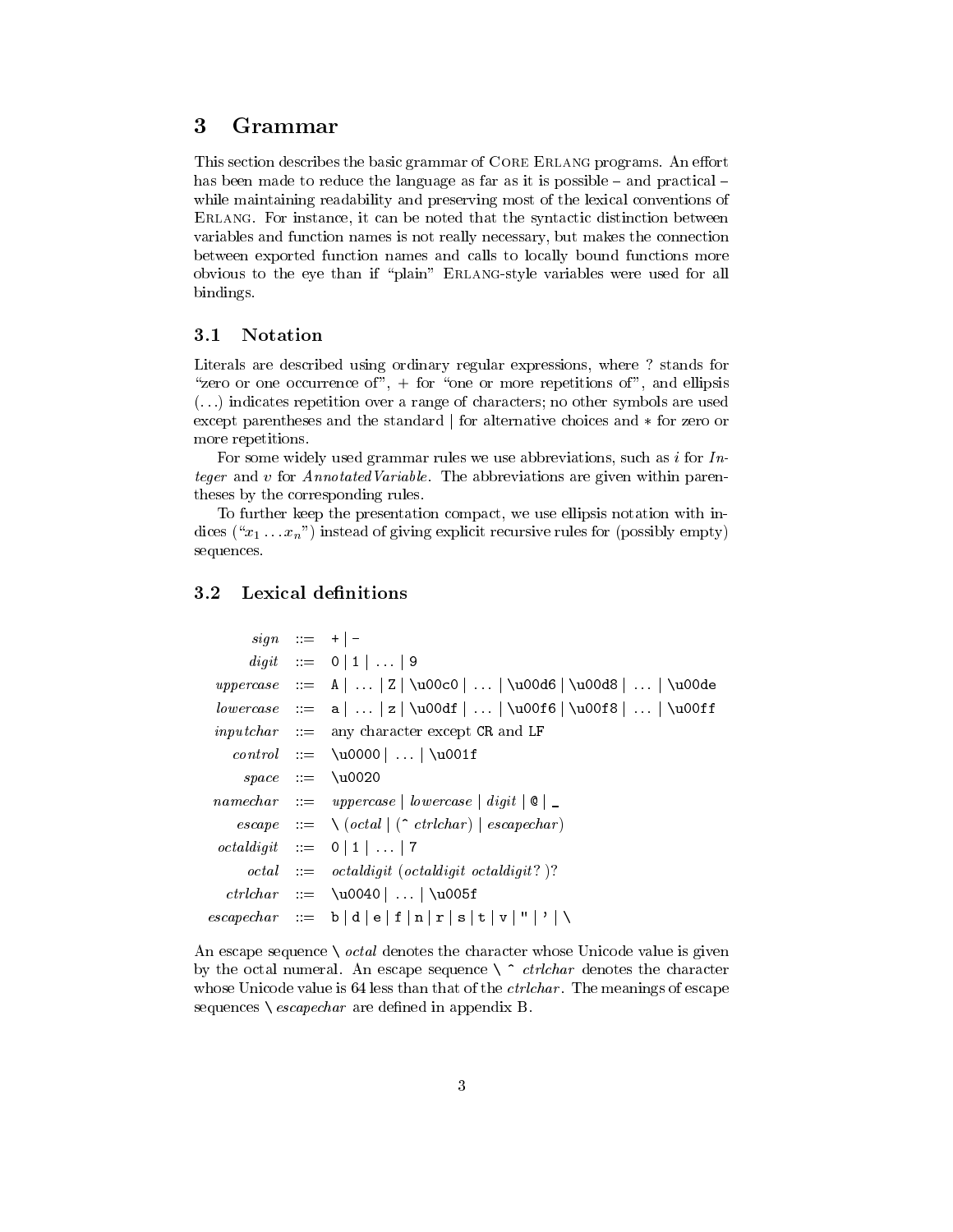### 3.3 Terminals

Integer (i):

sign? digit  $+$ 

Float :

 $sign?$  digit<sup>+</sup>. digit<sup>+</sup> ((E|e) sign? digit<sup>+</sup>)?

Atom  $(a)$ :

```
' ((inputchar except control and \ \and ') | escape)<sup>*</sup>'
```

```
Char:<br>\$((inputchar \except \ control \ and \ space \ and \ \ ) \ | \ escape)
```

```
String:<br>" ((inputchar except control and \ and ") | escape)* "
```
VariableName:

 $(uppercase \mid (\_namechar) )$  namechar<sup>\*</sup>

Note that a single underscore character '.' is not a valid VariableName.

#### 3.4 Non-terminals

AnnotatedModule:

Module

$$
(Module - | [c1, ..., cn ])
$$
 (n \ge 0)

Module:

module <sup>a</sup> ModuleHeader ModuleBody end

 $ModuleHeader$ 

Exports Attributes

Exports :

$$
[FunctionName_1, \ldots, FunctionName_n]
$$
 (n \ge 0)

FunctionName (a/i):

a / <sup>i</sup>

where  $a$  is called the *identifier*, and  $i$  the *arity*.

Attributes :

```
attributes [ ModuleAttribute_1, ..., ModuleAttribute_n ] (n \geq 0)
```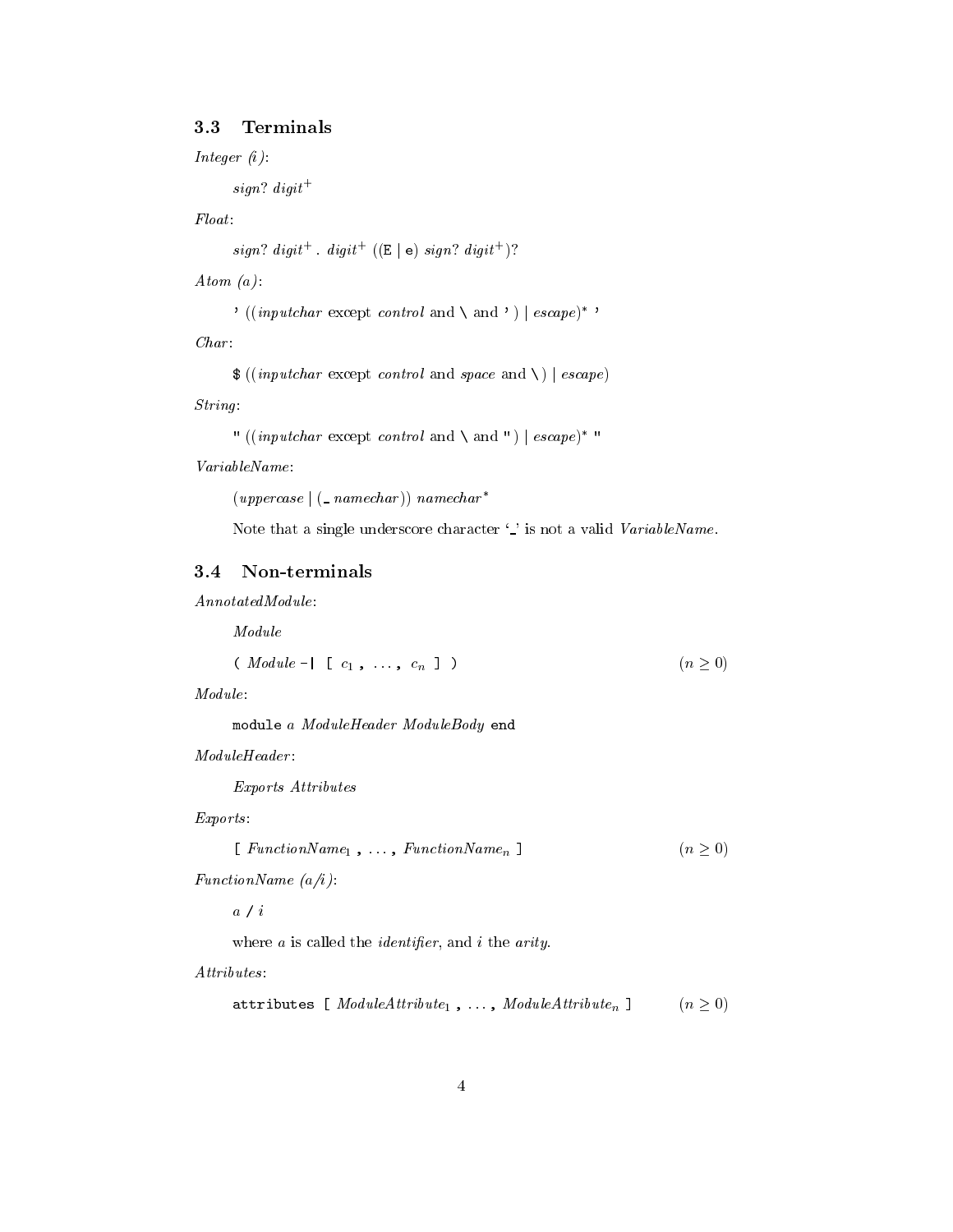ModuleAttribute:

where  $a$  is called the *key*, and  $c$  the *value* of the attribute.

 $ModuleBody:$ 

| $FunctionDefinition_1 \t FunctionDefinition_n$ |  | (n>0) |
|------------------------------------------------|--|-------|
|------------------------------------------------|--|-------|

 $\label{eq:1} FunctionDefinition:$ 

AnnotatedFunctionName = AnnotatedFun

AnnotatedFunctionName:

FunctionName

(  $\text{FunctionName -} \mid [\ c_1, \ldots, \ c_n]$  )  $(n \geq 0)$ 

 $\label{thm:4} An notated Fun:$ 

Fun

( Fun -  $[ c_1, \ldots, c_n ]$  ) (n  $\geq 0$ )

Constant (c):

AtomicLiteral

| $\left\{ \begin{array}{ccc} c_1 \ , \ & \ldots \ , \ & c_n \end{array} \right\}$ | (n>0) |
|----------------------------------------------------------------------------------|-------|
|                                                                                  |       |

```
[c_1, ..., c_n] (n \geq 1)
```

```
[c_1, ..., c_{n-1} | c_n ] (n \geq 2)
```
 $\label{eq:atomic} A tomic Literal$ 

Integer Float Atom Nil Char

String

### Nil :

[ ]

AnnotatedVariable (v):

VariableName

( VariableName - $\lceil$  [  $c_1$ , ...,  $c_n$  ] )  $(n \geq 0)$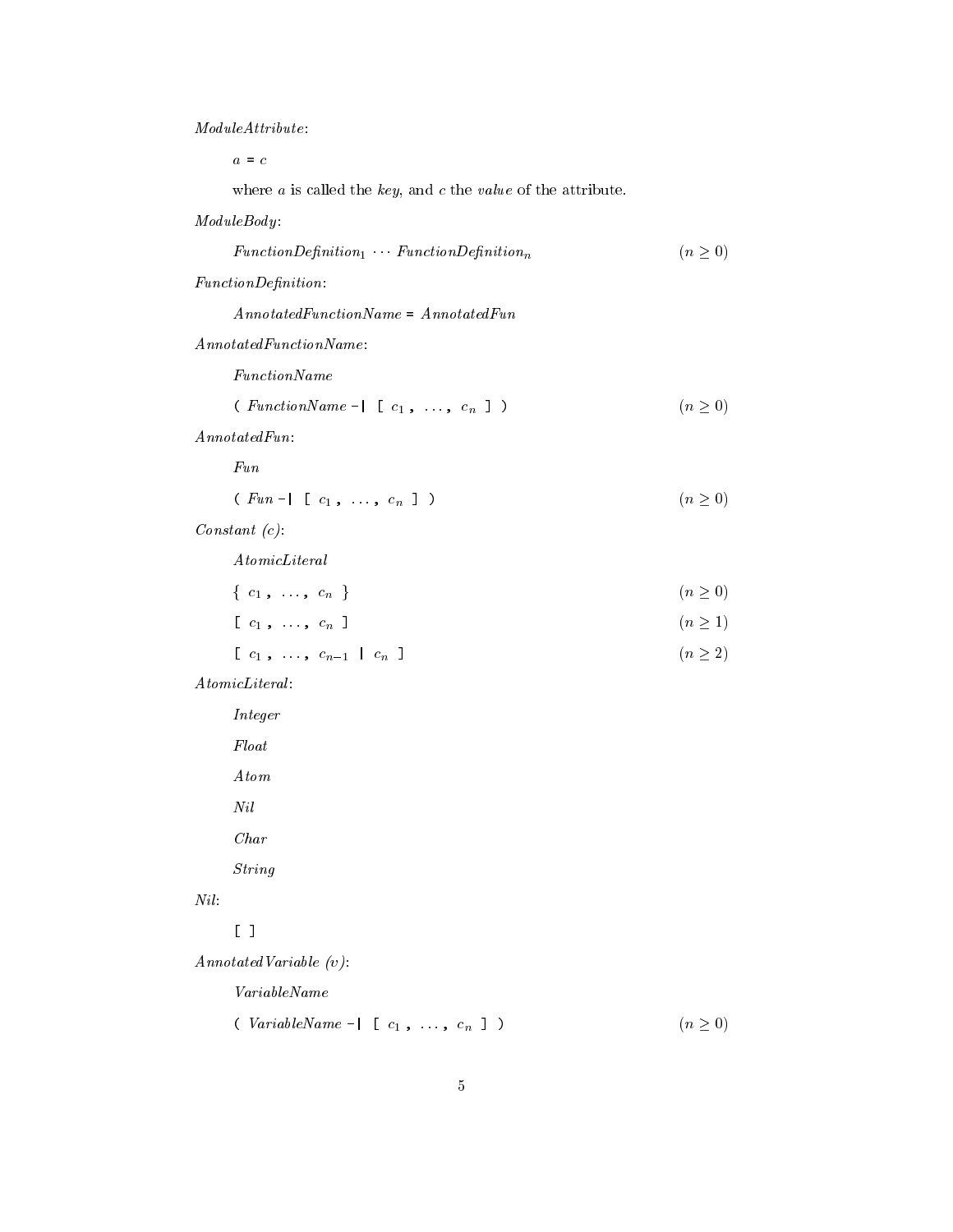AnnotatedPattern (p):

 $v$  and  $v$ 

Pattern

$$
(Pattern - | [c_1, ..., c_n])
$$
 (n \ge 0)

#### Pattern:

| Atomic Literal                 |              |
|--------------------------------|--------------|
| $\{p_1, \ldots, p_n\}$         | $(n \geq 0)$ |
| $[p_1, \ldots, p_n]$           | (n > 1)      |
| $[p_1, \ldots, p_{n-1}   p_n]$ | (n > 2)      |
| $v = p$                        |              |

where the last form  $v = p$  is called an *alias pattern*.

#### Expression (e):

AnnotatedValueList

AnnotatedSingleExpression

 $An notatedValueList$ :

ValueList

$$
(ValueList - | [c_1, ..., c_n]) )
$$
 (n \ge 0)

| $\langle AnnotatedSingleExpression_1, \ldots, \rangle$ |       |
|--------------------------------------------------------|-------|
| $An notated SingleExpressionn$                         | (n>0) |

AnnotatedSingleExpression:

SingleExpression

(  $SingleExpression - | [c_1, ..., c_n ]$  )  $(n \ge 0)$ 

SingleExpression:

AtomicLiteral VariableName FunctionName Tuple List Let

 $^1\rm{The}$  separation of variables from other patterns is necessary to keep the grammar LALR(1)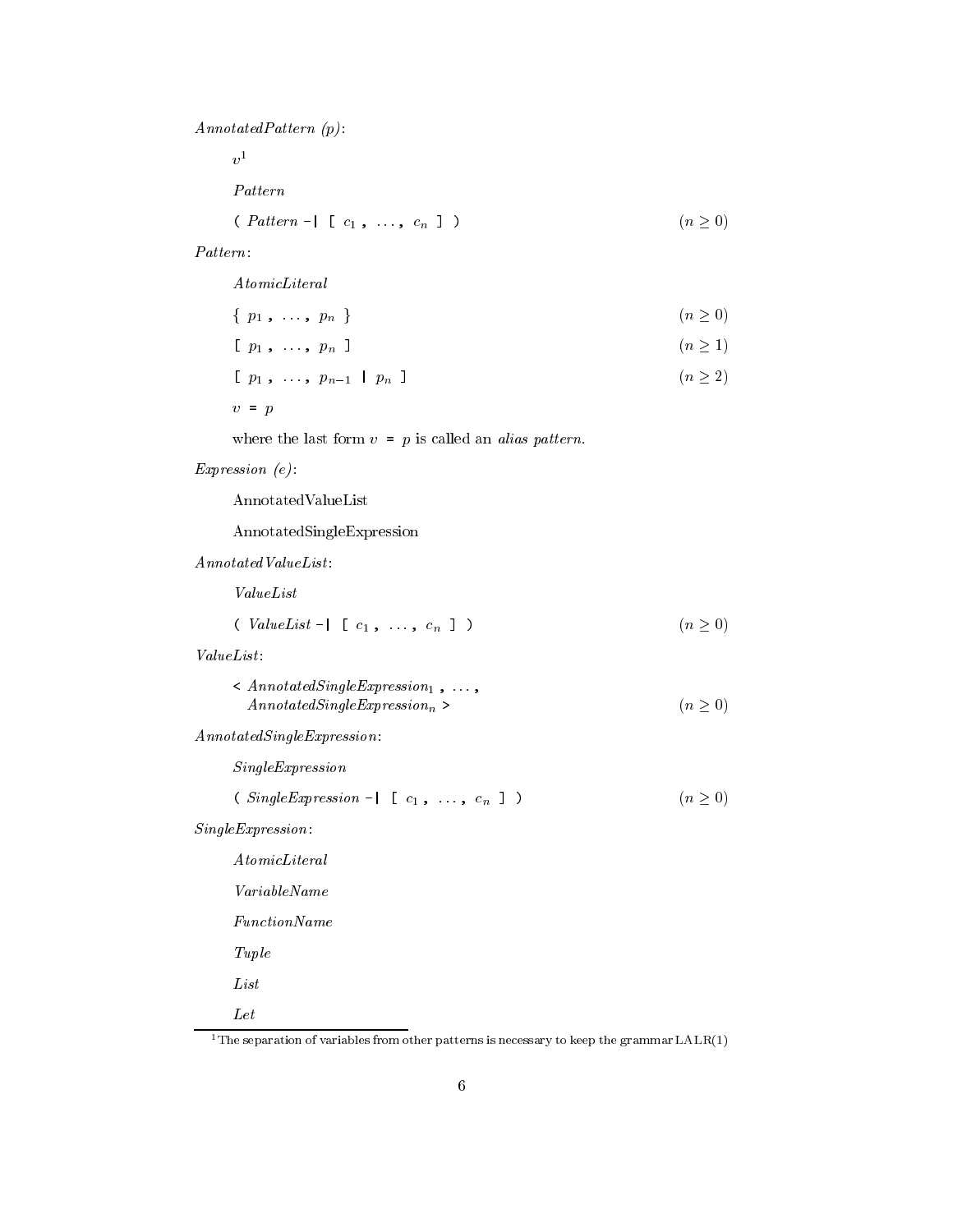# Case Fun Letrec Application  $\label{thm:inter} InterModule Call$  $PrimOpCall$ Try Receive Protected Sequencing

Catch

$$
\{e_1, \ldots, e_n\}
$$
 (n  $\geq 0$ )

Note that this includes the 0-tuple  $\{\}$  and 1-tuples  $\{x\}$ .

### List :

$$
[e_1, \ldots, e_n]
$$
 (n \ge 1)

$$
[e_1, \ldots, e_{n-1} \mid e_n] \qquad (n \ge 2)
$$

### $Let:$

let  $Variables = e_1$  in  $e_2$ 

#### Variables :

v $\langle v_1, \ldots, v_n \rangle$  ( $n \ge 0$ )

```
\label{eq:case} Case:<br/>\texttt{case $e$ of Annotated} Clause_1 \cdot \cdot \cdot Annotated} Clause_n \texttt{ end} \qquad (n \geq 1)
```
### $\label{thm:4} An notated Clausec.$

Clause

$$
( \text{ clause } - | \quad [ \quad c_1 \quad , \quad \ldots \quad , \quad c_n \quad ] \quad ) \tag{n \geq 0}
$$

#### Clause:

Patterns Guard -> <sup>e</sup>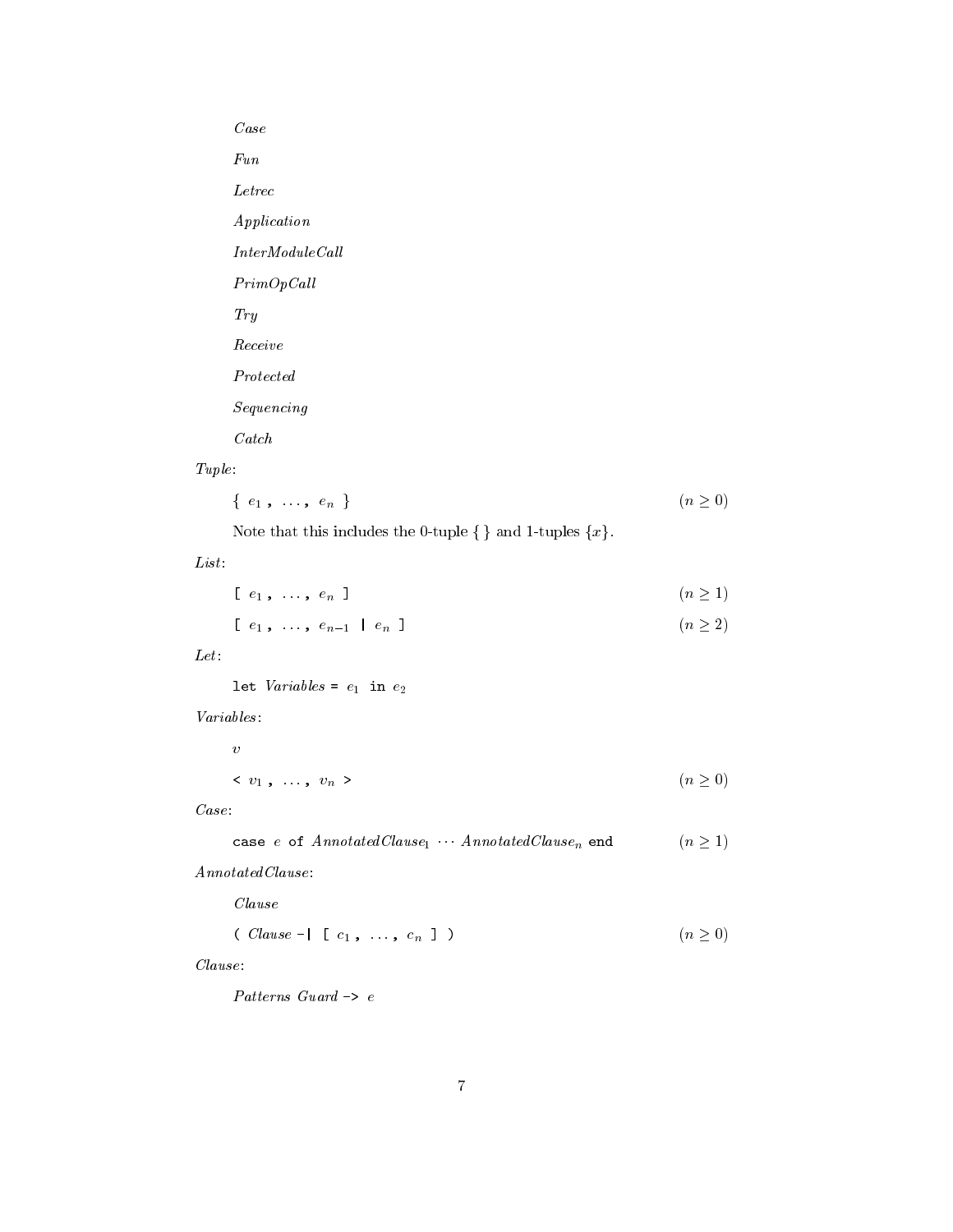Patterns :

p $\langle p_1, \ldots, p_n \rangle$  ( $n \ge 0$ )

 $\begin{aligned} \textit{Guard:} \\ \text{when } e \end{aligned}$ 

Fun:

$$
\verb"fun (v_1, ..., v_n) \rightarrow e \qquad (n \geq 0)
$$

Note that there is no end keyword terminating the expression.

$$
\texttt{letrec}\ \textit{FunctionDefinition}_{1} \ \cdots \ \textit{FunctionDefinition}_{n} \ \texttt{in}\ e \qquad \qquad (n \geq 0) \\
$$

Application:

apply  $e_0$  (  $e_1$ , ...,  $e_n$ )  $(n \ge 0)$ 

 $InterModuleCall:$ 

$$
call \ e'_1 : e'_2 \ (e_1 \ , \ \ldots \ , \ e_n \ ) \tag{n \ge 0}
$$

 $PrimOpCall:$ 

$$
\mathtt{primop} \ a \ ( \ e_1 \ , \ \ldots \ , \ e_n \ ) \qquad \qquad (n \geq 0)
$$

 $Try:$ 

```
try e_1 catch (v_1, v_2) \rightarrow e_2
```
Receive:

```
receive Annotated Clause_1 \cdots Annotated Clause_n Timeout end (n \geq 0)
```
 $Timeout:$ 

after  $e_1 \rightarrow e_2$ 

where  $e_1$  is called the *expiry expression* and  $e_2$  the *expiry body*.

Protected:

protected <sup>e</sup>

Sequencing :

do  $e_1$   $e_2$ 

 $\label{eq:catch} \begin{split} \textit{Cat} &ch: \\ \texttt{catch} &\, e \end{split}$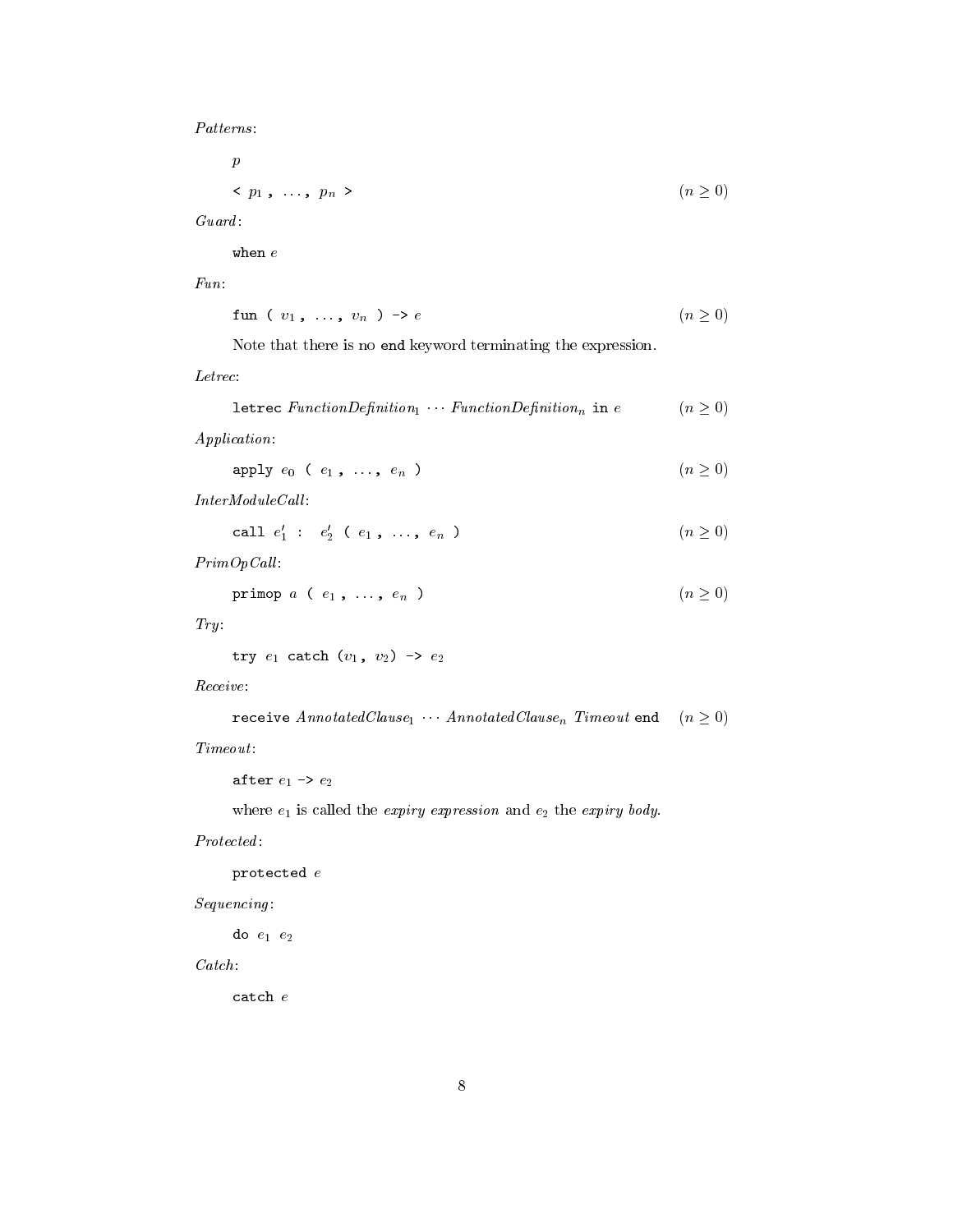#### **Static semantics**  $\overline{4}$

#### 4.1 Annotations

An annotation ( $\bullet$  -  $\lceil c_1, ..., c_n \rceil$ ) associates a list of constant literals  $c_1$ ,  $\ldots$ ,  $c_n$  with the enclosed phrase  $\bullet$ . Annotations are always optional; leaving out an annotation isequivalent to specifying an empty annotation list.The interpretation of annotations on program phrases is implementation-dependent.

#### 4.2 Module denitions

The general form of a module definition is:

```
module a [FunctionName_1, ..., FunctionName_n]attributes [ModuleAttribute_1, ..., ModuleAttribute_n]FunctionDefinition_1 \tFunctionDefinition_nend
```
(*cf.* p. 4), where the atom  $\alpha$  is the name of the module.

For each *FunctionName*  $a/i$  listed in the *Exports* declaration, it is a compiletime error if the function name  $a/i$  does not occur on the left-hand side of a FunctionDefinition in the corresponding ModuleBody.

For each *ModuleAttribute*  $a = c$  listed in the *Attributes* declaration, it is a compile-time error if there exists more than one ModuleAttribute with the same key  $a$  in the list. The interpretation of module attributes is implementationdependent.

Each FunctionDefinition in the ModuleBody associates a FunctionName  $a_k/i_k$ with a Fun  $f_k$ . It is a compile-time error if the number of parameters of the right-hand side  $f_k$  does not equal the left-hand side arity  $i_k$ . The scope of each such function definition is the whole of the corresponding *Module*; see evaluation of *InterModuleCall* expressions  $(p. 14)$  for details. It is a compile-time error if the same function name  $a/i$  occurs on the left-hand side of two function definitions  $D_j$ ,  $D_k$ ,  $j \neq k$ , in a *ModuleBody*  $D_1 \cdots D_n$ . (Cf. Letrec expressions, p. 10.) A function name thus defined in the module body is said to be *exported* by the module if and only if it is also in the Exports declaration of the module.

#### 4.3 Atomic literals

A *String* (p. 4) is defined as shorthand for the corresponding list of *Char* literals (cf. List, p. 7). E.g., "Hi!" denotes the list  $[\mathcal{F}, \mathcal{F}]$ . Also recall that the tokenisation process will concatenate all adjacent *String* literals that are separated only by whitespace and/or comments.

#### 4.4 Lists

For lists in general, the following equivalences are defined:

$$
[x_1, \ldots, x_n] ::= [x_1, \ldots, x_n \mid [1]
$$

for  $n > 1$ , and

 $[x_1, \ldots, x_{n-1} | x_n] := [x_1, \ldots, x_{n-2} | [x_{n-1} | x_n] ]$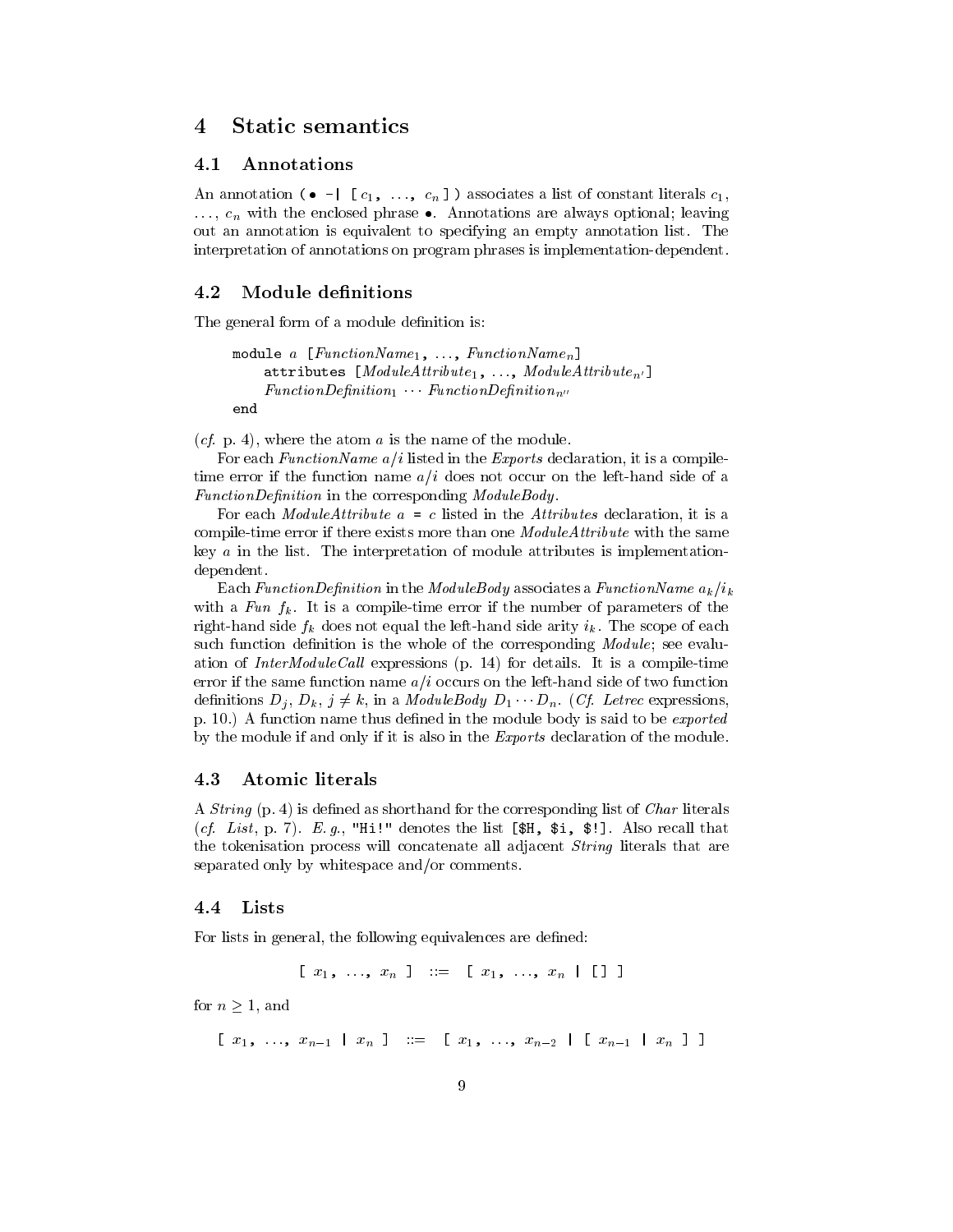for  $n > 3$ . Thus, every list (p. 7) can be equivalently written on a unique normal form using only the *list constructor* primitive  $\Box$   $\bullet$   $\Box$   $\bullet$  and the constant literal  $\llbracket \cdot \rrbracket$  (*Nil*). This also applies to lists in constants (p. 5) and patterns (p. 6).

#### 4.5 Expressions

- $\bullet$  for a *variablel* vame or *functionlyame* expression, it is a compile-time error if the occurrence is not within the scope of a corresponding binding. A VariableName can only be bound in a Let, a Clause, a Fun, or a Try, while a  $FunctionName$  can only be bound in a  $FunctionDefinition$  of a Module or a Letrec.
- In Fun (p. 8) expressions fun ( $v_1$ , ...,  $v_n$ ) -> e, and in Let (p. 7) expressions let  $\langle v_1, \ldots, v_n \rangle = e_1$  in  $e_2$ , no variable name may occur more than once in  $v_1,\ldots,v_n$ . Likewise, in Try (p. 8) expressions try  $e_1$  catch  $(v_1, v_2) \rightarrow e_2, v_1$  and  $v_2$  must be distinct variables. A Let expression let  $\langle v \rangle = e_1$  in  $e_2$  may equivalently be written let  $v = e_1$ in  $e_2$ .
- $\bullet$  in a Letrec (p. 8) expression letrec  $D_1 \cdots D_n$  in e, it is a compile-time error if the same FunctionName  $a/i$  occurs on the left-hand side of two function definitions  $D_j$ ,  $D_k$ ,  $j \neq k$ , in  $D_1 \cdots D_n$ .
- In a Case (p. 7) expression case e of  $Clause_1$  . Clause<sub>n</sub> end, it is a compile-time error if not all clauses of the expression have the same number of patterns (*cf.* section 4.6).
- $\bullet$  In a *Receive* (p. 8) expression, on the general form:

receive  $Clause_1$  Clause<sub>n</sub> after  $e_1 \rightarrow e_2$  end

it is a compile-time error if some clause of the expression does not have exactly one pattern (*cf.* section 4.6).

 $\bullet$  A *Protected* (p. 8) expression protected *e* may only occur as part of a clause guard  $(cf. p. 16)$ .

#### 4.6 Clauses and patterns

A Clause (p. 7) has the general form  $\langle p_1, \ldots, p_n \rangle$  when  $e_1 \rightarrow e_2$ , where  $e_1$ is known as the *guard* and  $e_2$  as the *body* of the clause.  $e_2$  is any expression, whereas  $e_1$  is a restricted expression that must be valid as a CORE ERLANG clause guard (see section 5.6 for details). If  $n$  is 1, the clause can equivalently be written  $p_1$  when  $e_1 \rightarrow e_2$ .

Each  $p_i$  is a Pattern (p. 6) consisting of variables, atomic literals, tuple and list constructors, and alias patterns. No variable name may occur more than once in the patterns  $p_1,\ldots,p_n$  of a clause. Pattern matching is described in section 5.4.

 $^{2}$ Usually called *cons*.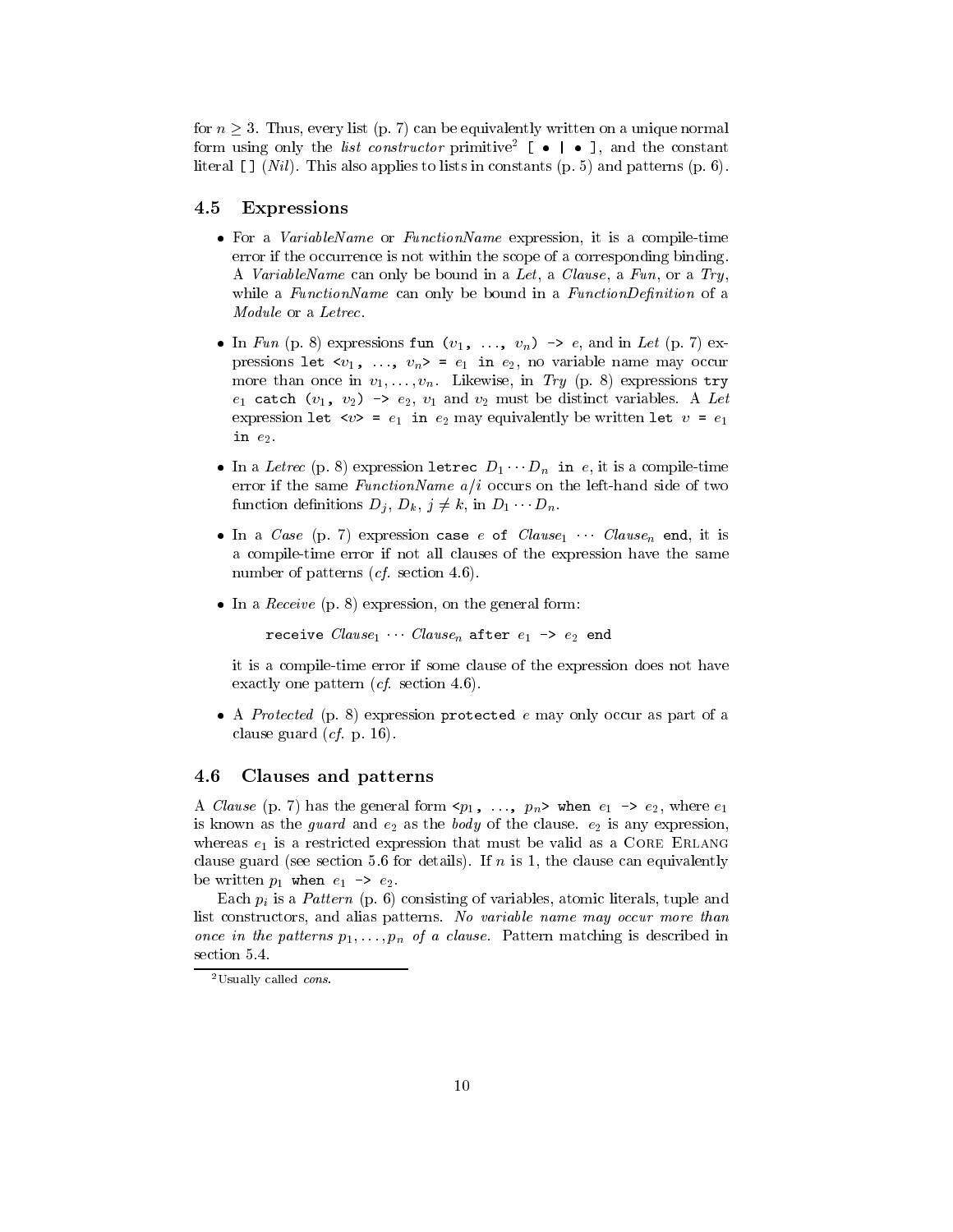## 5 Dynamic semantics

Core Erlang is a higher-order functional language operating on the same data types as Erlang. As in Erlang, functions are identied by the pair of the identifier and the arity. However, while in ERLANG a function call evaluates to a single value, in CORE ERLANG the result of evaluating an expression is an ordered sequence, written  $\langle x_1, \ldots, x_n \rangle$ , of zero, one or more values  $x_i$ . A sequence is not in itself a value; thus it is not possible to create sequences of sequences. For simplicity we denote any single-value sequence  $\langle x \rangle$  by x where no confusion can ensue. If an expression <sup>e</sup> always evaluates to a sequence of values  $\langle x_1, \ldots, x_n \rangle$ , then we define the *degree* of e to be the length n of this sequence.

An environment  $\rho$  is a mapping from names to ERLANG values; e.g.,  $\rho =$  $[v \mapsto 'true']$  maps the single variable name v to the atom 'true'. We write  $\rho_1 \rho_2$  to denote the extension of  $\rho_1$  by the elements of  $\rho_2$ , such that if  $v \mapsto$ x is in  $\rho_1$  and  $v \mapsto y$  is in  $\rho_2$ , then only the latter is in  $\rho_1 \rho_2$ . To simplify the presentation, in the context of environments all names are assumed to be without annotations.

#### 5.1 Programs and processes

A CORE ERLANG *program* consists of an unordered set of definitions of distinctly named modules (cf. Module, p. 4). Execution of a program is performed by evaluating an initial expression call  $a_1:a_2(x_1, \ldots, x_n)$ , where  $a_1$  and  $a_2$  are atoms and  $x_1,\ldots,x_n$  are any values (*cf. InterModuleCall*, p. 14), in an empty environment. The program execution ends when the evaluation of the initial call is completed, either normally, yielding a final result (the interpretation of which is implementation-dependent), or abruptly, by causing an exception to be raised that is not caught by a  $Try$  expression (*cf.* p. 15) in the program.

Each particular instance of a program execution is associated with some specific *process*. We define a process to be an object with a unique *identity* and a mutable *state*. The state of a process is assumed to contain a *mailbox* ob ject, but otherwise its details are implementation-dependent. A mailbox is an ordered sequence of values, such that its contents may be inspected, a value may be appended to the sequence, and any value (at any position) may be removed from the sequence; no other operations are allowed. The state of a process, including the mailbox, may be mutated at any point during its lifetime, as a side effect of program execution or by other causes; this is also implementationdependent.

The set of module definitions constituting the program is mutable, and at any time, module definitions may be added, removed or replaced, $3$  maintaining the invariant that each module definition in the set is distinctly named. A definition  $m$  with name  $a$  in the set at any time, is generally referred to as the latest version of <sup>a</sup> at that time.

 $3$ Variously known as "dynamic code replacement", "run-time code replacement", and "hot code loading".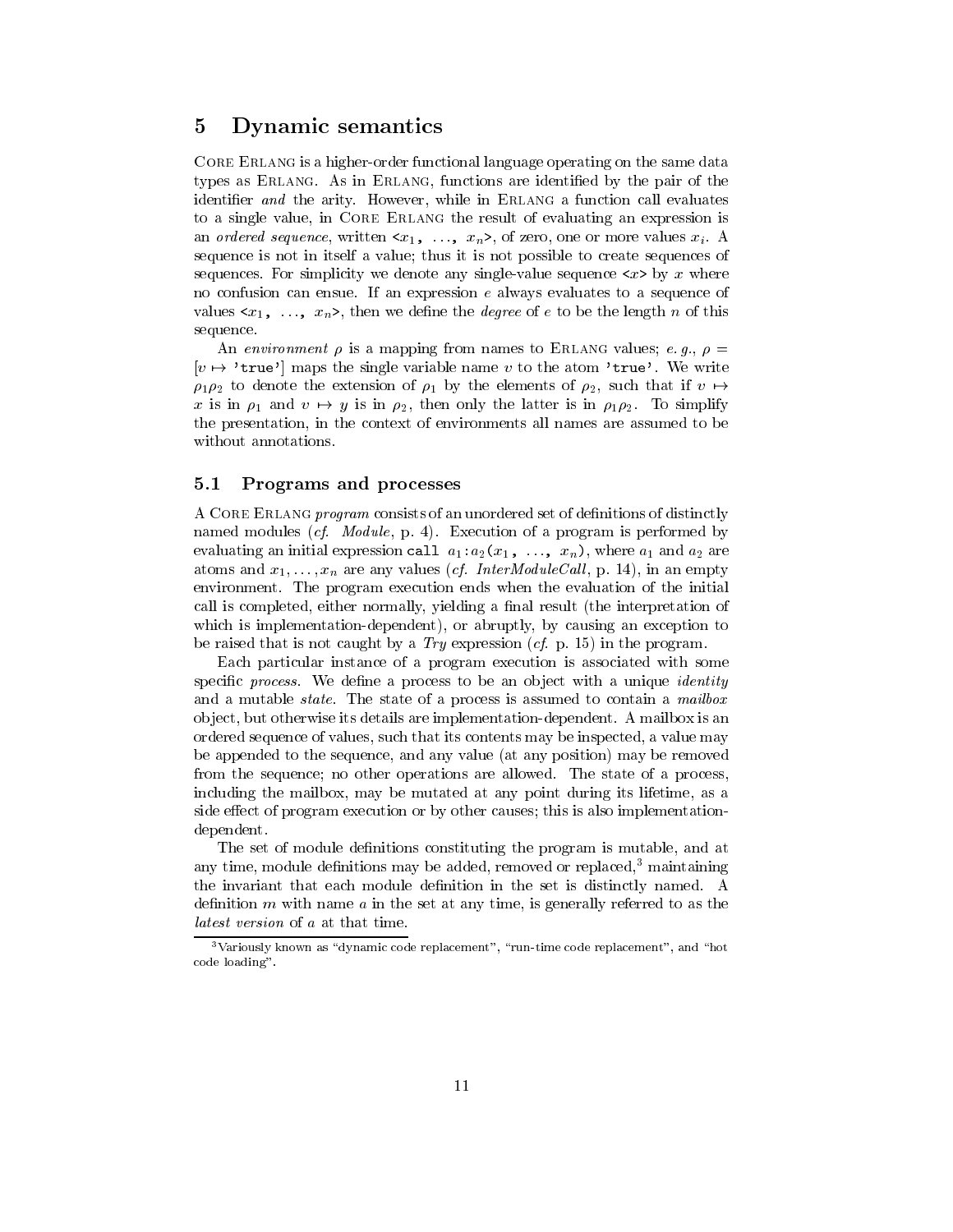#### 5.2 Evaluation of expressions

Argument evaluation in CORE ERLANG is strict, i. e., all arguments to an operator are completely evaluated before the evaluation of the operator begins; furthermore, the evaluation order of arguments is *always undefined*, unless otherwise stated (notably in Let expressions, Case expressions, Receive expressions and Try expressions). The degree of any expression used as argument to another is unless otherwise stated expected to be 1 (one); if the degree of an expression does not match its use, the behaviour is undefined.

Every expression is assumed to be evaluated in a given environment  $\rho$ , mapping all free variables and function names in the expression to ERLANG values.

Expression evaluation can either terminate normally, yielding a sequence of values, or *abruptly*, by raising an exception. An exception is an object having two components called the tag and the value; both components must be ERLANG values. Except for Try expressions (see p. 15), Protected expressions  $(p. 16)$  and Catch expressions (p. 17), if the evaluation of an immediate subexpression  $e$  of some expression  $e$  terminates abruptly with exception  $x$ , then evaluation of  $e$ also terminates abruptly with exception x.

ValueList:<br> $\langle s_1, \ldots, s_n \rangle$ 

where each  $s_i$  is a  $SingleExpression$ , which must have degree 1.

This evaluates to the sequence  $\langle x_1, \ldots, x_n \rangle$  where for  $i \in [1, n], s_i$ evaluates to  $x_i$ . The degree of the *ValueList* expression is thus *n*.

AtomicLiteral :

This evaluates to the ERLANG value denoted by the literal. Nil (p. 5) denotes the empty list, which is a unique constant whose type is distinct from all other constants; it is thus not e. g. an atom. Char literals  $(p, 4)$ may be interpreted as denoting integer values representing character codes, but implementations may instead support a distinct character type.

VariableName:

This evaluates to the value to which the *VariableName* v is bound in the environment  $\rho$ , that is, the value of  $\rho(v)$ .

 $a/i$  $\cdots$  is a interesting of  $\cdots$ 

This evaluates to the *closure* to which the *FunctionName*  $a/i$  is bound in the environment  $\rho$ , that is, the value of  $\rho(a/i)$ . See also *Application*  $(p. 14)$  and  $Fun (p. 13)$ .

Tuple:

 ${e_1, \ldots, e_n}$ 

This evaluates to the ERLANG *n*-tuple  $\{x_1, \ldots, x_n\}$ , where for  $i \in [1, n]$ ,  $e_i$  evaluates to  $x_i$ . Note that a 1-tuple  $\{x\}$  is distinct from the value  $x$ , and that the 0-tuple  $\{\}$  is a unique value.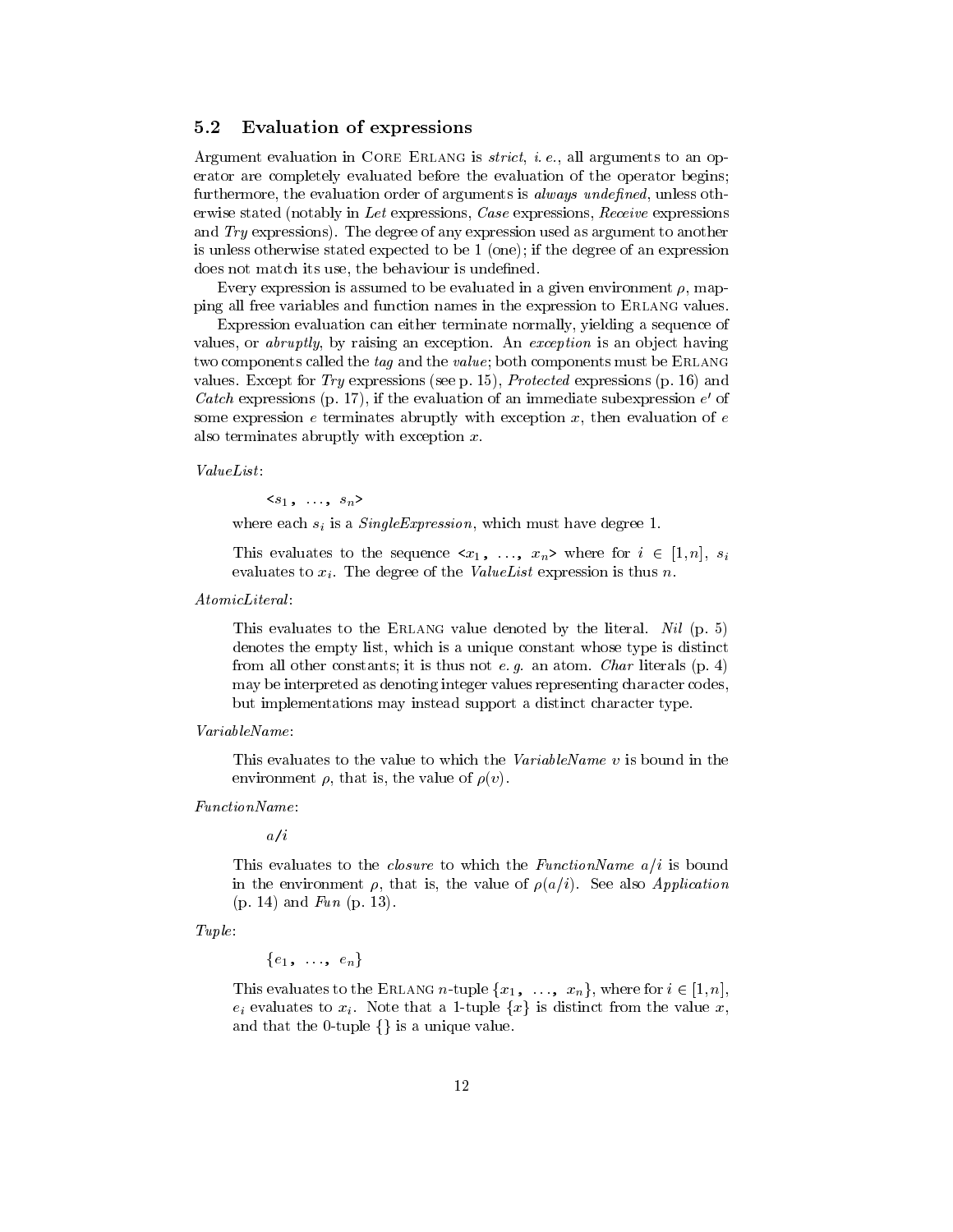List:

 $[e_1 \, | \, e_2]$ 

This evaluates to the ERLANG list constructor  $[x_1 \mid x_2]$ , where for  $i \in$  $[1, 2], e_i$  evaluates to  $x_i$ . See section 4.4 for details on list notation.

Let:

let  $\langle v_1, \ldots, v_n \rangle = e_1$  in  $e_2$ 

 $e_1$  is evaluated in the environment  $\rho$ , yielding a sequence  $\langle x_1, \ldots, x_n \rangle$  of values.  $e_2$  is then evaluated in the environment  $\rho[v_1 \mapsto x_1,\ldots,v_n \mapsto x_n]$ .  $e_1$  must be completely evaluated before evaluation of  $e_2$  begins, unless interleaving their evaluation yields no observable difference. The result is that of  $e_2$  if evaluation of both expressions completes normally.

Note that if for all  $i \in [1, n], v_i$  is not used in  $e_2$ , the expression is effectively a sequencing operator (*cf. Sequencing*, p. 17), evaluating  $e_1$  before  $e_2$  but discarding its value.

If  $e_1$  does not have degree n, the behaviour is undefined.

Case:

case e of 
$$
P_1
$$
 when  $g_1 \rightarrow b_1 \cdots P_n$  when  $g_n \rightarrow b_n$  end

where each  $P_i$ ,  $i \in [1, n]$ , is a sequence  $\langle p_{i1}, \ldots, p_{ik} \rangle$  of patterns, for some fixed  $k$  (*cf.* p. 10).

The switch expression  $e$  is first evaluated in the environment  $\rho$ . If this succeeds, yielding a sequence  $\langle x_1, \ldots, x_k \rangle$  of values, that sequence is then tried against the clauses of the Case in environment  $\rho$  as described in section 5.5.

If clause selection succeeds with selected clause j and mapping  $\rho'$  as result, the body  $b_i$  is evaluated in the environment  $\rho \rho'$ , and the result of that evaluation is the result of the Case expression.

If no clause can be selected, or if  $e$  does not have degree  $k$ , the behaviour is undefined.

Fun:

fun  $(v_1, \ldots, v_n) \rightarrow e$ 

I ms evaluates to the *closure* defined by abstracting the expression e with respect to the parameters  $v_1,\ldots,v_n$  in the environment  $\rho$ ; see also Application (p. 14).

Letrec:

letrec  $a_1/i_1 = f_1 \cdots a_n/i_n = f_n$  in e

 $^{4}$ A closure is defined as the pair consisting of: a) the program code of the function, and b) the environment in which it should be evaluated.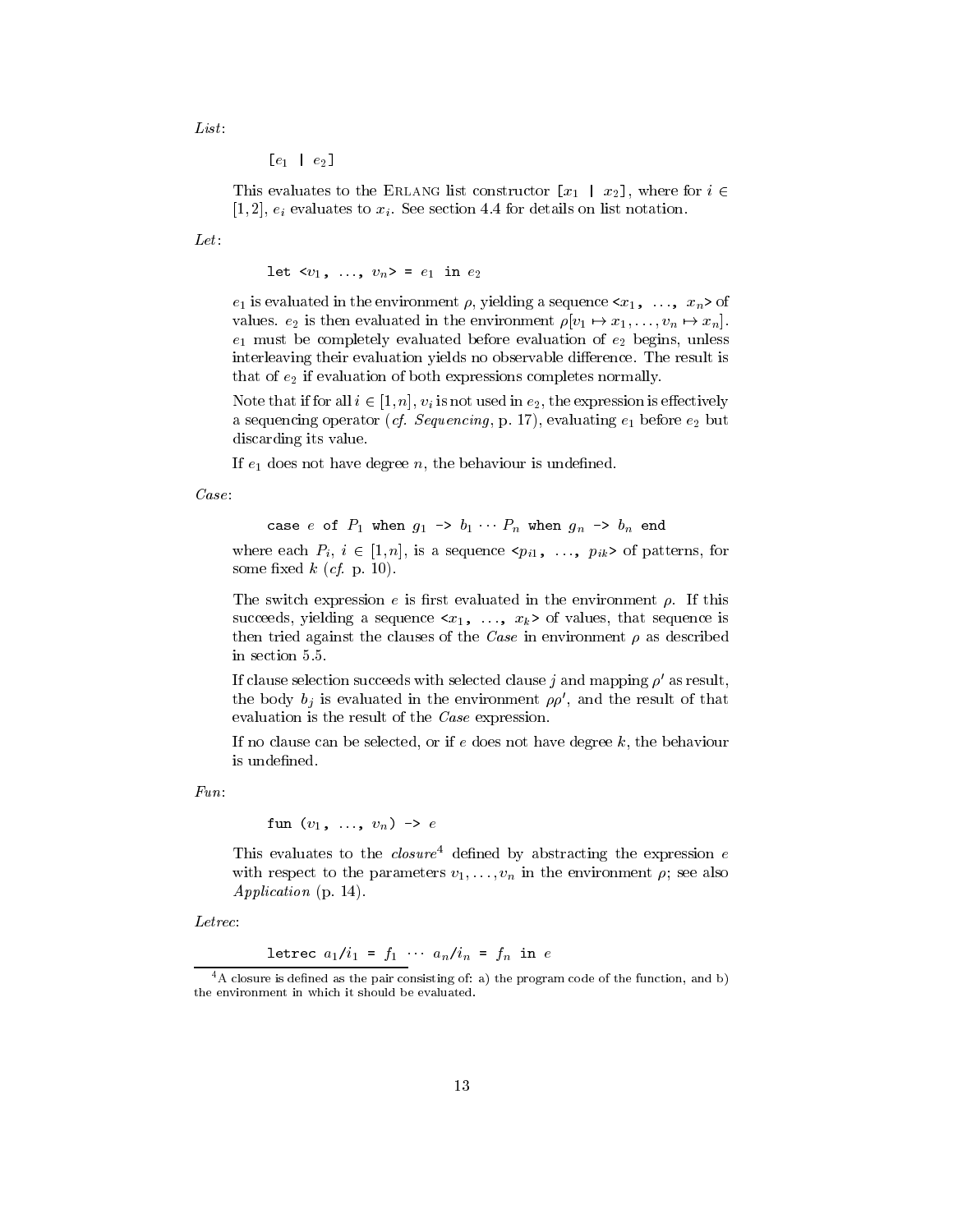where for  $k \in [1, n]$ , each  $a_k/i_k$  is a *FunctionName* and each  $f_k$  a *Fun.* 

The result of evaluating the Letrec in environment  $\rho$  is the result of evaluating expression e in the environment  $\rho'$ , which is the smallest environment such that:

- for each x in the domain of  $\rho$ , except  $x \in \{a_1/i_1,\ldots,a_n/i_n\}$ ,  $\rho'(x)$  is equal to  $\rho(x)$
- for each  $a_k/i_k \in \{a_1/i_1,\ldots,a_n/i_n\}$ ,  $\rho'(a_k/i_k)$  is equal to the result of evaluating the corresponding  $Fun$  expression  $f_k$  in the environment  $\rho$  itself.

(Note that this definition of  $\rho'$  is circular; however, also note that only Fun expressions can be bound by a Letrec.)

Application:<br>apply  $e_0(e_1, \ldots, e_n)$ 

where  $e_0$  evaluates to a closure  $f$  (*cf. Fun*, p. 13).

All of  $e_0, e_1, \ldots, e_n$  are evaluated in the environment  $\rho$ . Assume that  $e_1,\ldots,e_n$  evaluate to values  $x_1,\ldots,x_n$ , respectively, and that f is the result of evaluating an expression  $\text{run}(v_1, \ldots, v_k) \rightarrow e$  in an environment  $\rho'$ . Evaluation of the application is then performed by evaluating e in the environment  $\rho' |v_1 \mapsto x_1, \ldots, v_n \mapsto x_n$ , if  $n = k$ .

If  $e_0$  does not evaluate to a closure, or if the number n of arguments in the application is not equal to the arity  $k$  of  $f$ , the behaviour is implementation-dependent.

If the code defining the function of the closure is no longer available<sup>5</sup> at the time of evaluation of the application, the behaviour is implementationdependent.

 $InterModuleCall:$ 

call  $e_1: e_2(e_1, \ldots, e_n)$ 

where  $e_1$  and  $e_2$  evaluate to atoms  $a_1$  and  $a_2$ , respectively.

All of  $e_1, e_2$  and  $e_1, \ldots, e_n$  are evaluated in the environment  $\rho$ . Let m be the latest version of the module named by  $a_1$  at the time of evaluation of the InterModuleCall expression. If the ModuleBody  $D_1 \cdots D_k$  of m (*cf.* p. 5) contains a *FunctionDefinition* defining the name  $a_2/n$ , and  $a_2/n$  is also in the *Exports* declaration of m, then let the closure f be the result of evaluating the expression letrec  $D_1 \cdots D_k$  in  $a_2/n$ , in the empty environment.<sup>6</sup> The *InterModuleCall* expression is then equivalent to an *Application* apply  $f(e_1, \ldots, e_n)$ .

<sup>&</sup>lt;sup>5</sup>An implementation could use a garbage collection scheme to safely remove unused code. Another strategy, used by current Erlang implementations, is to force the removal of code which has been superseded twice by a newer version. This so-called *purging* of code might however be unsafe, unless extra runtime checks are done.

 $6$ The domain of the environment of such a closure is simply the function names defined by the module, and it is therefore not necessary to represent the closure explicitly.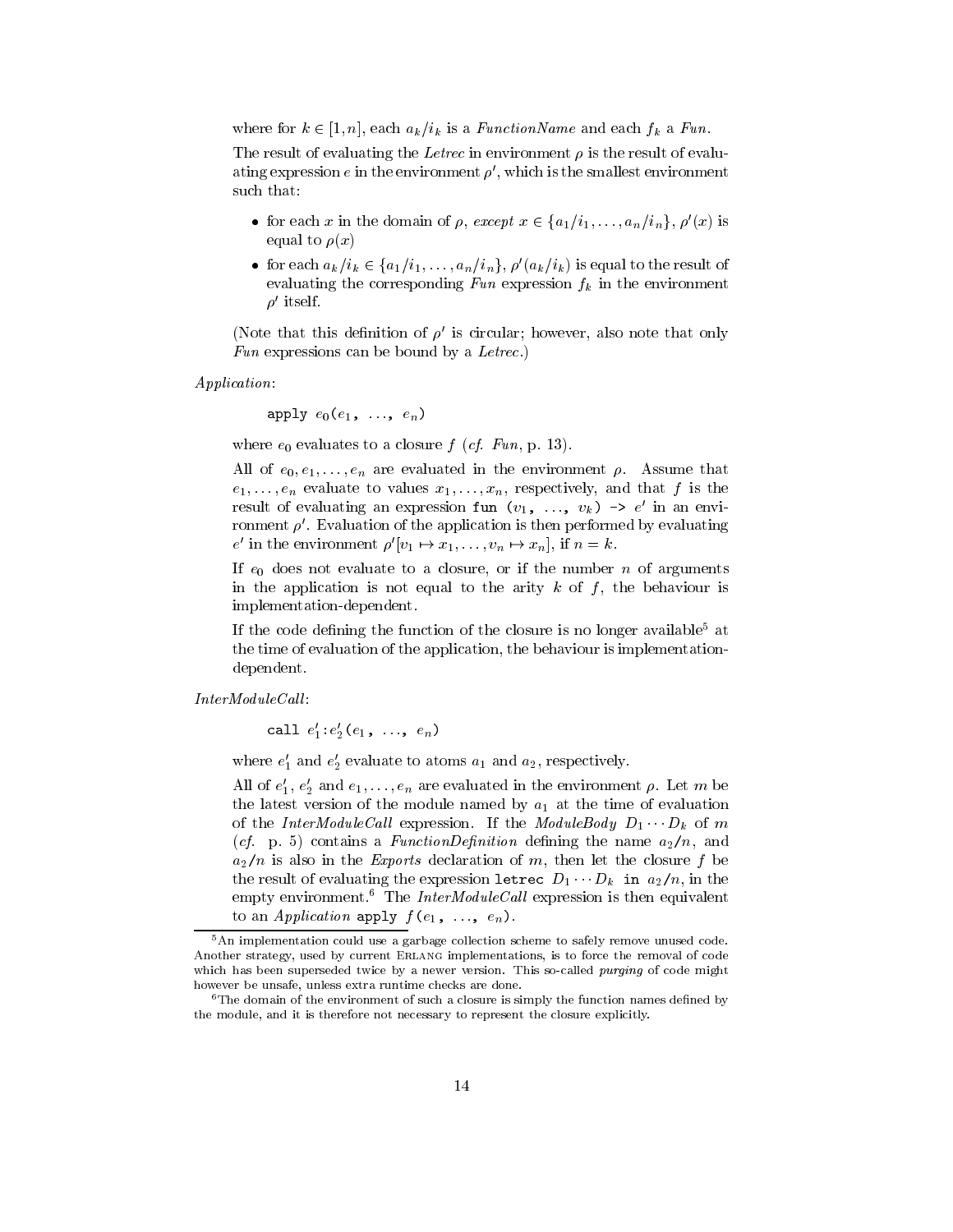If  $a_2/n$  is not defined and exported by m, the behaviour of the intermodule call expression is implementation-dependent.

If  $e_1$  and  $e_2$  do not both evaluate to atoms, the behaviour is implementationdependent.

 $PrimOpCall:$ 

primop  $a(e_1, \ldots, e_n)$ 

 $e_1,\ldots,e_n$  are evaluated in the environment  $\rho$  to values  $x_1,\ldots,x_n$ , respectively. The primitive operation to be performed is identified by the name a and the number of  $\alpha$  are number of  $\alpha$  are  $\alpha$ 

Evaluation of a  $PrimOpCall$  is always implementation-dependent and may depend on the values  $x_1,\ldots,x_n$ , the state of the associated process (e.g. the mailbox), or the external state  $(i. e.,$  the world). The evaluation may have side effects, and may complete abruptly by raising an exception  $(cf.$  $Try, below).$ 

 $Try.$ 

try  $e_1$  catch  $(v_1, v_2) \rightarrow e_2$ 

 $e_1$  is evaluated in the environment  $\rho$ , and if that evaluation completes normally, its result is also the result of the Try expression; otherwise, if evaluation of  $e_1$  completes abruptly with exception x,  $e_2$  is evaluated in the environment  $\rho[v_1 \mapsto t, v_2 \mapsto u]$ , where t is the tag and u the value of x (cf. p. 12), and the result of that evaluation becomes the result of the Try expression.

Core Erlang denes no specic way of raising exceptions, but given a primitive operation named  $e$ .  $g$ . raise, of arity 2, with the effect of always terminating abruptly by raising an exception whose corresponding tag and value are the actual parameters to the call, we could define:

```
erlang:exit(R) ::= primop 'raise'('EXIT', R)
erlang: throw(R) ::= prime' \text{ prime} 'raise'('THROW', R)
```
for the Erlang built-in standard functions exit/1 and throw/1.

Receive:

```
receive \langle p_1 \rangle when g_1 \rightarrow b_1 \cdots \langle p_n \rangle when g_n \rightarrow b_nafter e_1 \rightarrow e_2 end
```
Evaluation of a Receive is divided into stages, as follows:

- 1. First, the expiry expression  $e_1$  is evaluated to a value t in the environment  $\rho$ . t must be either a nonnegative integer or the atom 'infinity', otherwise the behaviour is implementation-dependent.
- 2. Next, each value in the mailbox (of the associated process), in firstto-last order, is tried one at a time against the clauses  $\langle p_1 \rangle$  when  $g_1$  $\Rightarrow b_1 \cdots \langle p_n \rangle$  when  $g_n \Rightarrow b_n$  in the environment  $\rho$ , as described in section 5.5, until one of the following occurs: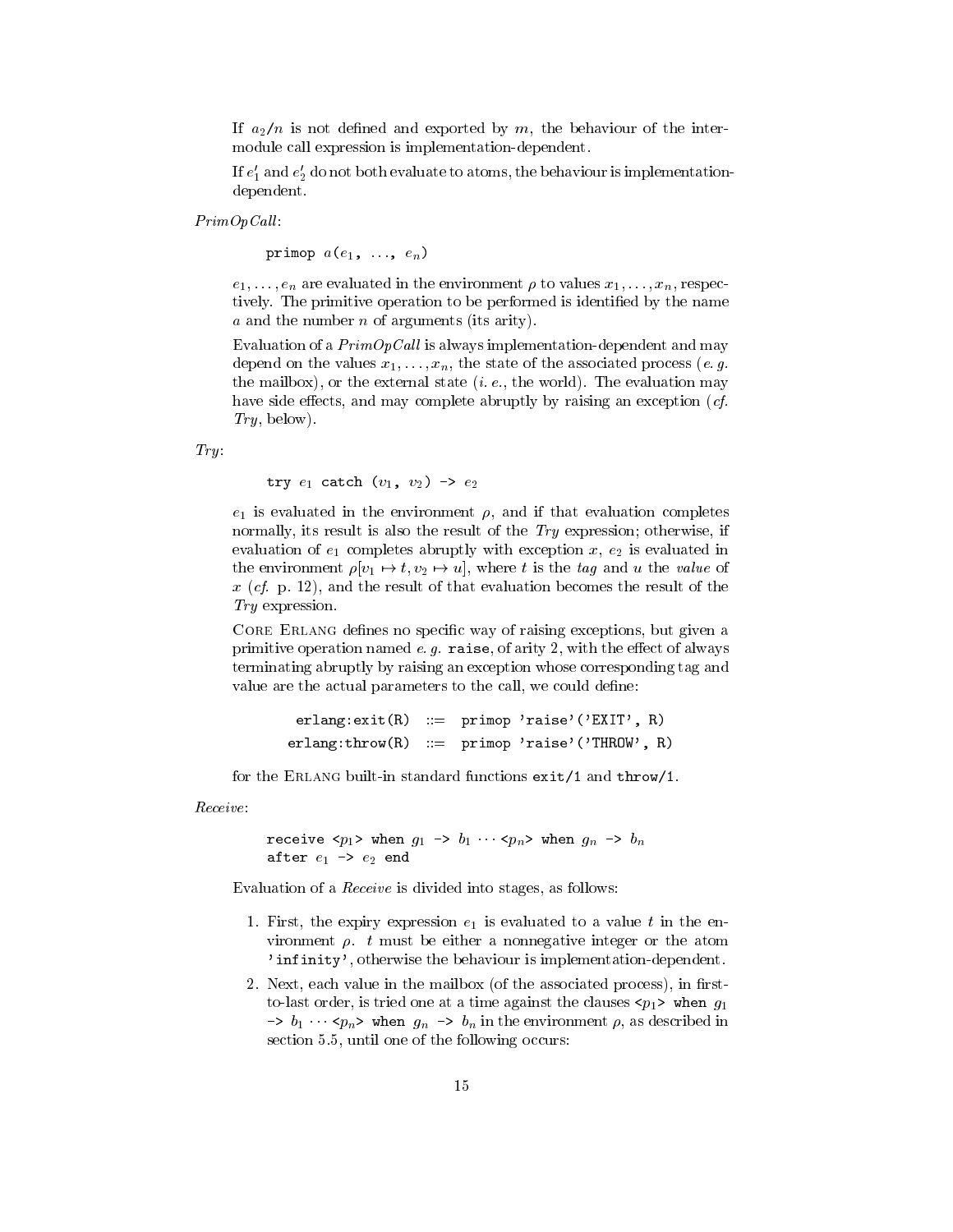- $\bullet$  II for some value  $M_k$  at position  $\kappa$  in the mailbox and some  $i \in [1, n]$ , clause selection succeeds yielding a selected clause  $i$ and a mapping  $\rho'$ , then the element at position k is first deleted from the mailbox, and expression  $b_i$  is evaluated in environment  $\rho\rho$  to yield the value of the  $\hbar e c e i v e$ .
- $\bullet$  If there are no remaining values to be tried in the mailbox, then either if t is the integer  $0$  (zero), or t is a positive integer and t or more milliseconds have passed since the transition from stage 1 to stage 2 was made, the expiry body  $e_2$  is evaluated in environment to yield the value of the Receive; otherwise stage 3 is entered.
- 3. The evaluation of the Receive is at this point suspended, and may be resumed when either or both of the following has occurred:
	- $\bullet$  One or more values have been appended to the mailbox.
	- $\bullet$   $\:$  or more milliseconds have passed since the transition from stage  $\hspace{0.1mm}$ 1 to stage 2 was made, when  $t$  is a positive integer.

The evaluation then again enters stage 2, where this time only those values in the mailbox (if any) should be tried that have not been tried since the latest transition from stage 1 to stage 2 was made. (Note that any subsequent *Receive* will thus start over from the first value in the mailbox, and not continue where any previous Receive finished.)

A Receive may never be evaluated as part of the evaluation of a clause guard of another Receive. The removal of a message from the mailbox is a side effect, and this is not allowed in a guard. Even more importantly, two Receive expressions being evaluated in a nested fashion using the same mailbox could want to select and remove the same message, and it is not obvious how such conflicts could be resolved in a consistent way useful to the programmer. Another, lesser complication would be that the evaluation would have to be able to track nested timeouts to any depth.

Because the timeout limit  $t$  (when  $t$  is a positive integer) is soft, i.e., a lower bound only, an implementation is free to allow any number of values to be appended to the mailbox while evaluation is suspended in stage 3, even after the timeout limit has expired. However, implementations should in general attempt to detect timeouts as soon as possible.

It can be noted that it is quite possible for an implementation to signal timeouts by simply appending a unique value, associated with a particular active Receive, to the corresponding mailbox, causing the second wake-up condition of stage 3 to be subsumed by the first. However, unselected timeout messages will then need to be garbage collected from the mailboxes in order to prevent cases of unbounded growth.

#### protected <sup>e</sup>

A Protected expression may only occur as part of a clause guard. <sup>e</sup> is evaluated in the environment  $\rho$ , and if that evaluation completes normally, its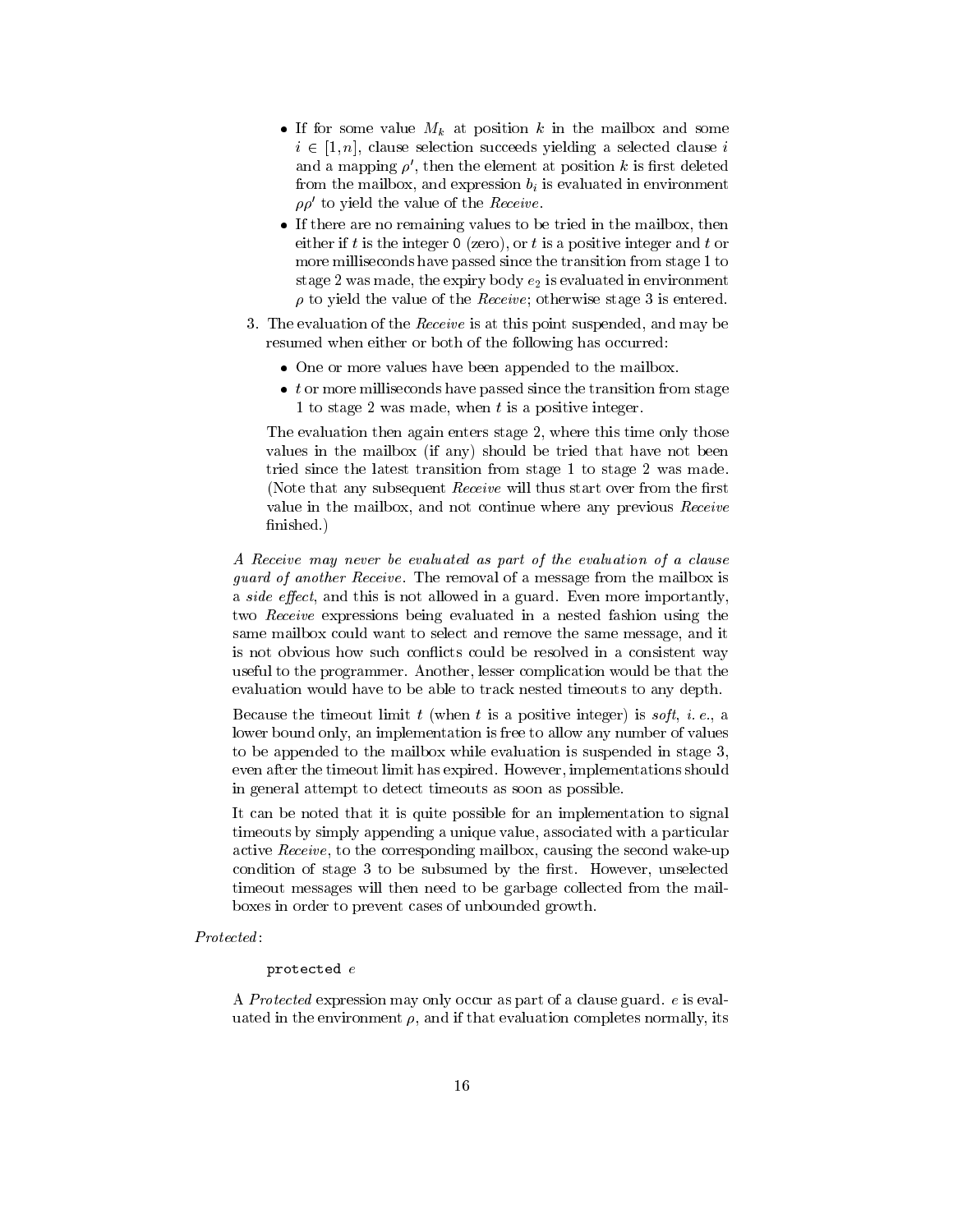result is also the result of the Protected expression; otherwise, if evaluation of <sup>e</sup> completes abruptly, the Protected expression evaluates to the constant 'false'.

Outside of clause guards, this behaviour can be simulated by the expres-

try  $e$  catch  $(v_1, v_2) \rightarrow 'false'$ 

where  $v_1$  and  $v_2$  are distinct variables (*cf. Try*, p. 15).

### 5.3 Standard syntactic sugar

This section describes CORE ERLANG expressions that are defined in terms of the primitives that have been described above, but which are nevertheless included in the language for convenience (usually referred to as "syntactic sugar".)

 $Sequencing:$ <br>do  $e_1$   $e_2$ 

This is equivalent to let  $\langle v_1, \ldots, v_n \rangle = e_1$  in  $e_2$ , where *n* is the degree of  $e_1$ , and the variables  $v_1,\ldots,v_n$  do not occur free in  $e_2$ . Thus,  $e_1$ is evaluated before  $e_2$ , but its result is not used (*cf. Let*, p. 13).

Catch:

catch <sup>e</sup>

This is equivalent to

```
try e
catch (v_1, v_2) \rightarrowcase v_1 of
       'THROW' when 'true' \rightarrow v_2v_3 when 'true' -> \{v_1, v_2\}end
```
where  $v_1$  and  $v_2$  are distinct variables (*cf. Try*, p. 15), and  $v_3$  is not the same variable as  $v_2$ . This encodes the behaviour of ERLANG catch expressions.

#### 5.4 Pattern matching

Pattern matching recursively matches the structures of a sequence of values  $x_1,\ldots,x_n$  against a corresponding sequence of patterns (cf. p. 6)  $p_1,\ldots,p_n$ , either succeeding, yielding as result a mapping from the variables in  $p_1,\ldots,p_n$ to subterms of  $x_1,\ldots,x_n$ , or otherwise failing. No variable name may occur more than once in the sequence of patterns.

 $\bullet$  A sequence of patterns  $p_1,\ldots,p_n$  matches a sequence of values  $x_1,\ldots,x_n,$ yielding the mapping  $\rho_1 \cdots \rho_n$ , if and only if for all  $i \in [1, n]$ ,  $p_i$  matches  $x_i$  yielding the mapping  $\rho_i$ .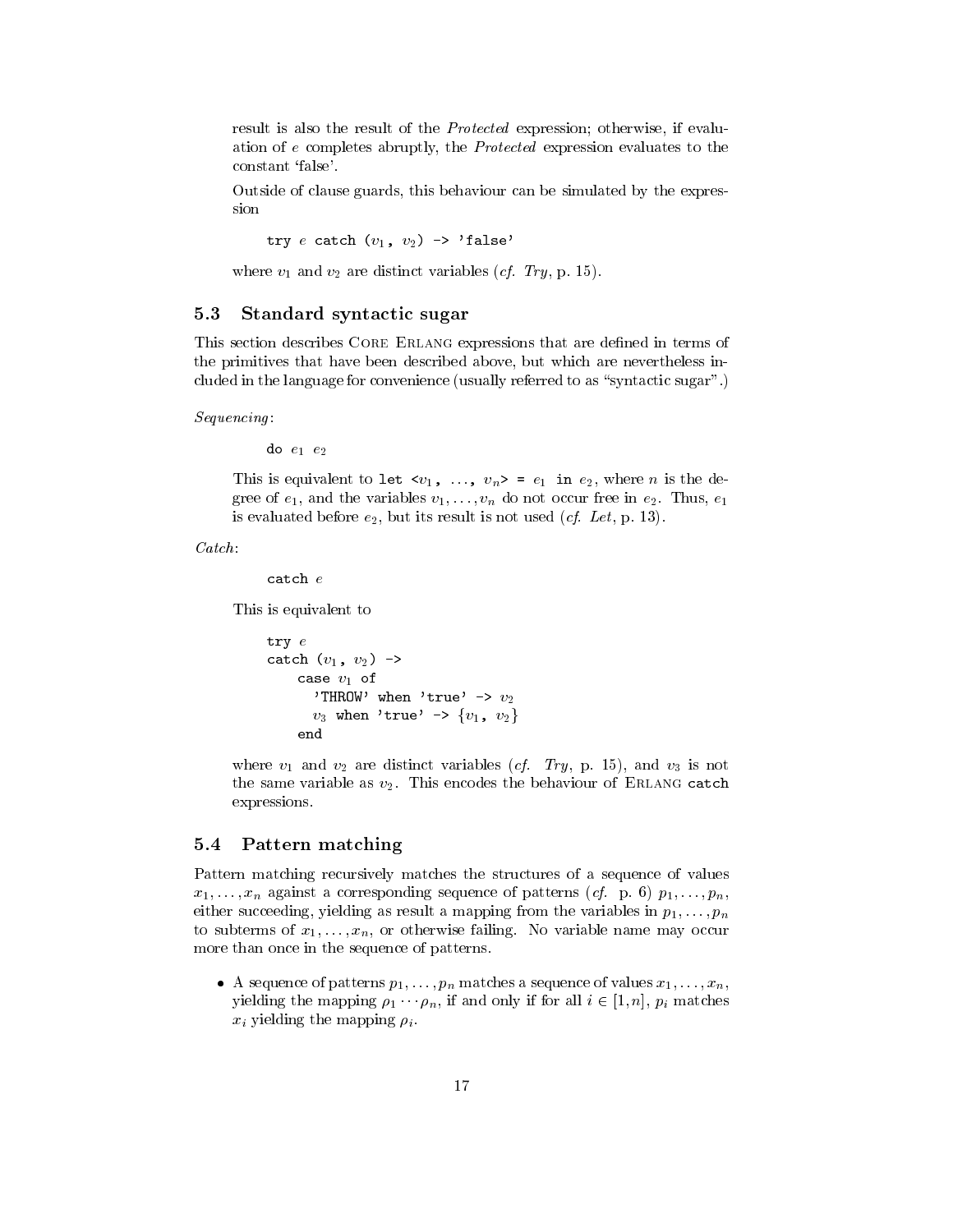- $\bullet$  An *AtomicLiteral* pattern p matches a value x, yielding the empty mapping  $[$ ], if and only if p denotes x.
- $\bullet$  A variable Name pattern p always matches a value x, yielding the mapping  $[p \mapsto x]$ .
- A tuple pattern  $\{p_1, \ldots, p_n\}$  matches a value  $\{x_1, \ldots, x_n\}$ , yielding the mapping  $\rho_1 \cdots \rho_n$ , if and only if for all  $i \in [1, n]$ ,  $p_i$  matches  $x_i$  yielding the mapping  $\rho_i$ .
- A list constructor pattern [ $p_1 + p_2$ ] matches a value [ $x_1 + x_2$ ], yielding the mapping  $\rho_1 \rho_2$ , if and only if for  $i \in [1, 2]$ ,  $p_i$  matches  $x_i$  yielding the mapping  $\rho_i$ .
- An alias pattern  $v = p$  matches a value x, yielding the mapping  $\rho |v \mapsto x|$ , if and only if p matches x yielding the mapping  $\rho$ .

#### **Clause selection**  $5.5$

First, recall that in CORE ERLANG, a variable may occur at most once in the patterns of a single clause, and note that pattern variables are always binding occurrences; variables cannot be repeated or imported in patterns, as they can in Erlang.

Given a sequence  $x_1,\ldots,x_k$  of switch values and an environment  $\rho$ , a sequence of clauses

$$
P_1
$$
 when  $g_1 \rightarrow b_1 \cdots P_n$  when  $g_n \rightarrow b_n$ 

where each  $P_i$  is a sequence  $\langle p_{i1}, \ldots, p_{ik} \rangle$  of patterns, is tried in left-to-right order as follows:

If the pattern sequence  $p_{i1},\ldots,p_{ik}$  is matched successfully against  $x_1,\ldots,x_k$ , yielding a mapping  $\rho' = [v_1 \mapsto x'_1, \ldots, v_m \mapsto x'_m]$ , where  $v_1, \ldots, v_m$  are exactly the variables occurring in  $p_{i1},\ldots,p_{ik}$ , each bound in  $\rho'$  to some subterm  $x'_{i}$  of  $x_1,\ldots,x_k$  as the result of the pattern matching (cf. section. 5.4 for details), then the expression protected  $g_i$  is evaluated in the environment  $\rho \rho'$ . If the result is 'true', clause selection succeeds, yielding the selected clause <sup>i</sup> and mapping  $\rho'$  as result. If the result is 'false', the next clause in order is tried; if no clause remains, clause selection fails.

#### 5.6 Clause guards

A CORE ERLANG clause guard must not have observable side effects and should evaluate in bounded (preferably constant or linear) time. Because all guards are evaluated within a protected expression, if the evaluation of a guard does not complete normally, the raised exception is implicitly caught and discarded, and the value 'false' is used for the result, thus failing the clause quietly.' If a clause guard evaluates to a value other than 'true' or 'false', the behaviour is undefined.

At present, CORE ERLANG clause guards and all their subexpressions are restricted to Protected together with the following subset of expressions:

 $\cdot$  it is the explicit intention that a compiler might utilise a more emclent error handling mechanism in the restricted case of guard evaluation.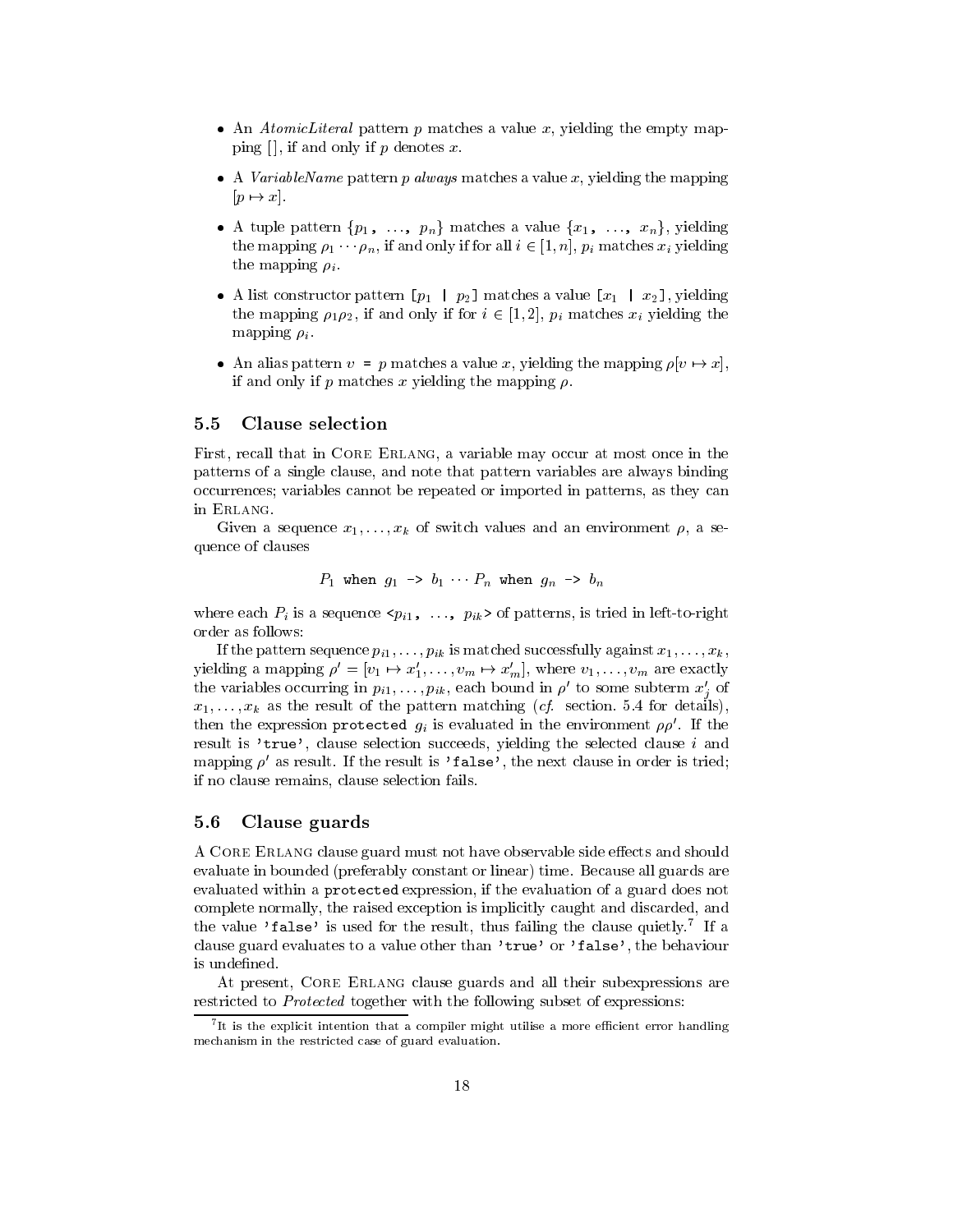- $\bullet$  AtomicLiteral
- . VariableName and FunctionName
- $\bullet$  *Tuple*
- List
- $\bullet$  Let (and thus also Sequencing)
- $\bullet$   $PrimOpCall$
- $\bullet$  InterModuleCall  $\phantom{\bullet}$

where for any  $PrimOpCall$  primop  $a(e_1, ..., e_n)$ , the primitive operation apsolute and must not have side side side and for any intermodule call and for any InterModule Call large and  $e_1$ : $e_2$  $(e_1, \ldots, e_n)$ ,  $e_1$  and  $e_2$  must be atom literals such that the function named  $e_2/n$  in module  $e_1$  is trusted to exist and not have observable side effects.8 The set of trusted functions and primitive operations is implementationdependent; in implementations of Erlang, it typically includes those so called built-in functions (BIFs) that are classified as "guard BIFs", and type tests; see the Erlang Reference Manual [1] for details.

#### 6 6 Open issues

This section discusses known issues that may warrant further specication in future versions of this document.

#### $6.1$ Source code portability

Because several details of the semantics of CORE ERLANG have been defined as implementation-dependent, it is possible for an implementation to expect a particular behaviour for each of those details. (Typical examples of expected behaviour could be that an exception on a particular form is raised, or that an attempt is made to load missing code.) Therefore, Core Erlang code generated by one implementation (e.g., by translation from ERLANG source code) might not be suitable as input to another implementation that makes different assumptions.

At present, there is no canonical translation from ERLANG to CORE ERLANG. which preserves the semantics of the ERLANG program while making as few assumptions as possible about implementation-dependent behaviour in Core Erlang. Furthermore, the naming conventions for the Erlang operators and type tests (cf. section 6.3) need to be standardised in order to create a canonical translation.

 $8$ Not all such "remote" functions must have actual implementations in existing modules, but may instead be aliases for built-in operations known to the compiler.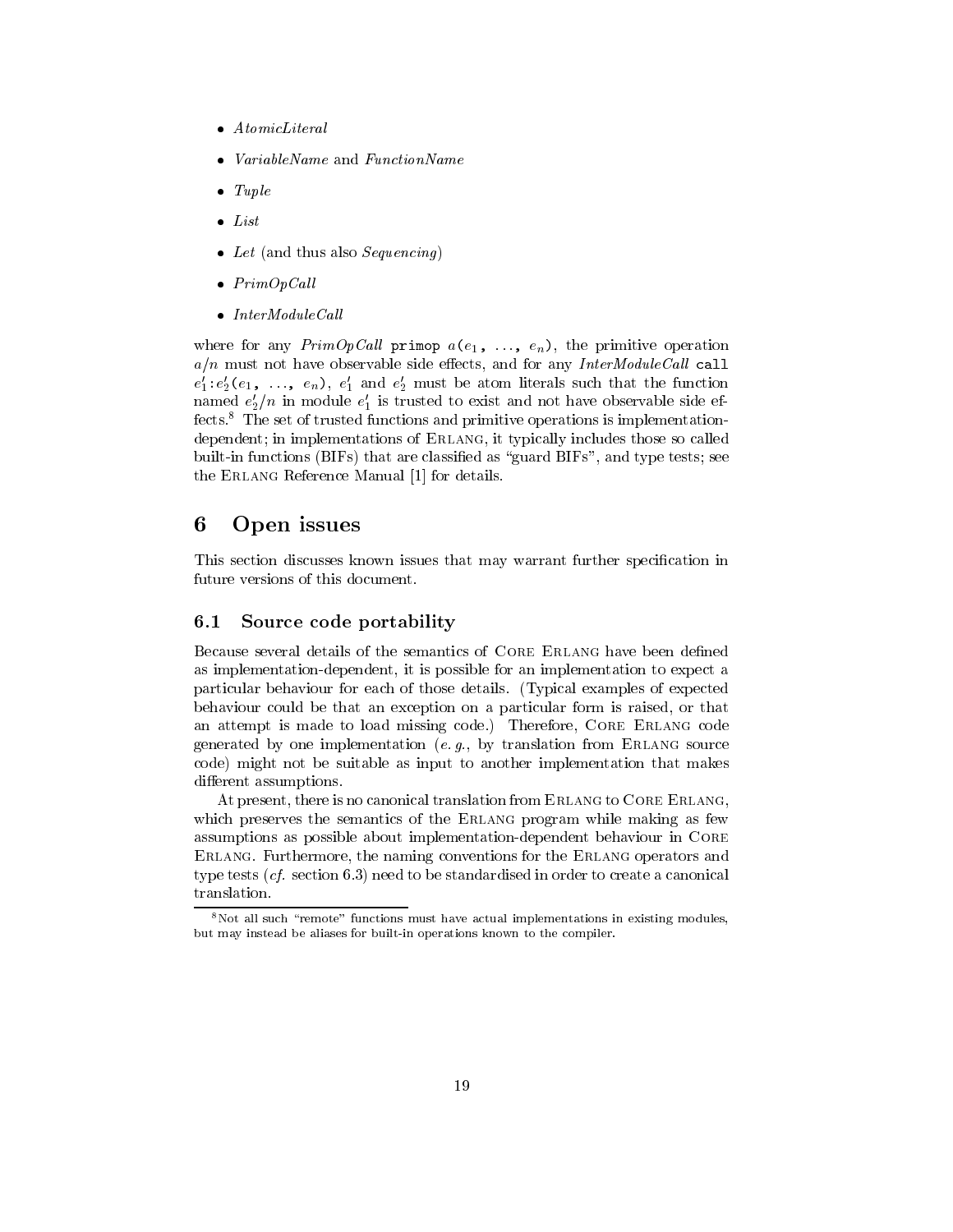#### 6.2 Syntax for binary objects

The latest addition to the ERLANG language, as of this writing, is a compact syntax for composition and decomposition of binary-type ob jects. This can easily be expanded into primitive operations during translation from ERLANG to Core Erlang, but it is not yet clear whether it is actually preferable that the expansion is performed at that level, or whether a similar syntax should be added to the Core Erlang language in order to facilitate optimisations on such expressions.

The ERLANG language specifies a large number of so-called built-in functions (BIFs), together with a set of unary and binary operators, and boolean type test operations that are recognized only in clause guards. Most BIFs, but not all, currently belong to the erlang module. Some BIFs may be used in clause guard expressions. Some BIFs are recognised by the compiler as if implicitly declared as imported, thus not needing to be qualified by their module names.

BIFs are predefined functions supplied with the implementation, but do not have to be implemented in any particular way  $-$  they can be inline-expanded by the compiler, implemented in another language such as C, or be regular  $E$  functions functions. The only requirement on  $E$  is the side it and  $\mathcal{E}$  is the side of  $\mathcal{E}$ redefined during the lifetime of a node" [1], which makes it possible for an implementation to "use all information in the description of the BIF to make execution efficient".

All BIFs have a "home module", making it possible to dynamically call also those BIFs that are not implemented as regular Erlang functions by their module and function names. The Erlang operators and type tests, however, do not at present have corresponding documented home module and function names, but this will be added in future releases.

The CORE ERLANG representation of an explicit call to an ERLANG BIF that is not a regular ERLANG function can therefore be either of call  $a_1:a_2(\ldots)$ , where  $a_1$  and  $a_2$  are atom literals, or primop  $a(\ldots)$ , where a is an atom literal. In the former case, it is then assumed that the compiler will recognise the call as an alias for a built-in operation and eventually generate appropriate code for making the call, possibly by first rewriting it as a primop call. The names and semantics of primop operations are however always implementation-dependent, and it can be expected that programs operating on CORE ERLANG code will be more portable if the form call  $a_1:a_2(\ldots)$  is used and retained for as long as possible in the compilation process.

In order to extend the portability of programs that operate on CORE ERLANG code, it will be necessary to parameterise information about built-in functions. Because the ERLANG language keeps evolving, and because different ERLANG implementations may not have the exact same sets of predened functions, it is generally not a good idea to hard-code assumptions about BIFs. Instead, such information should in as much as possible be moved to separate modules, so that when porting a CORE ERLANG analysis or transformation from one ERLANG implementation to another, only these modules need rewriting. It is then possible that a set of standard modules for BIF information could be agreed on, which could be assumed to be supplied by every ERLANG implementation.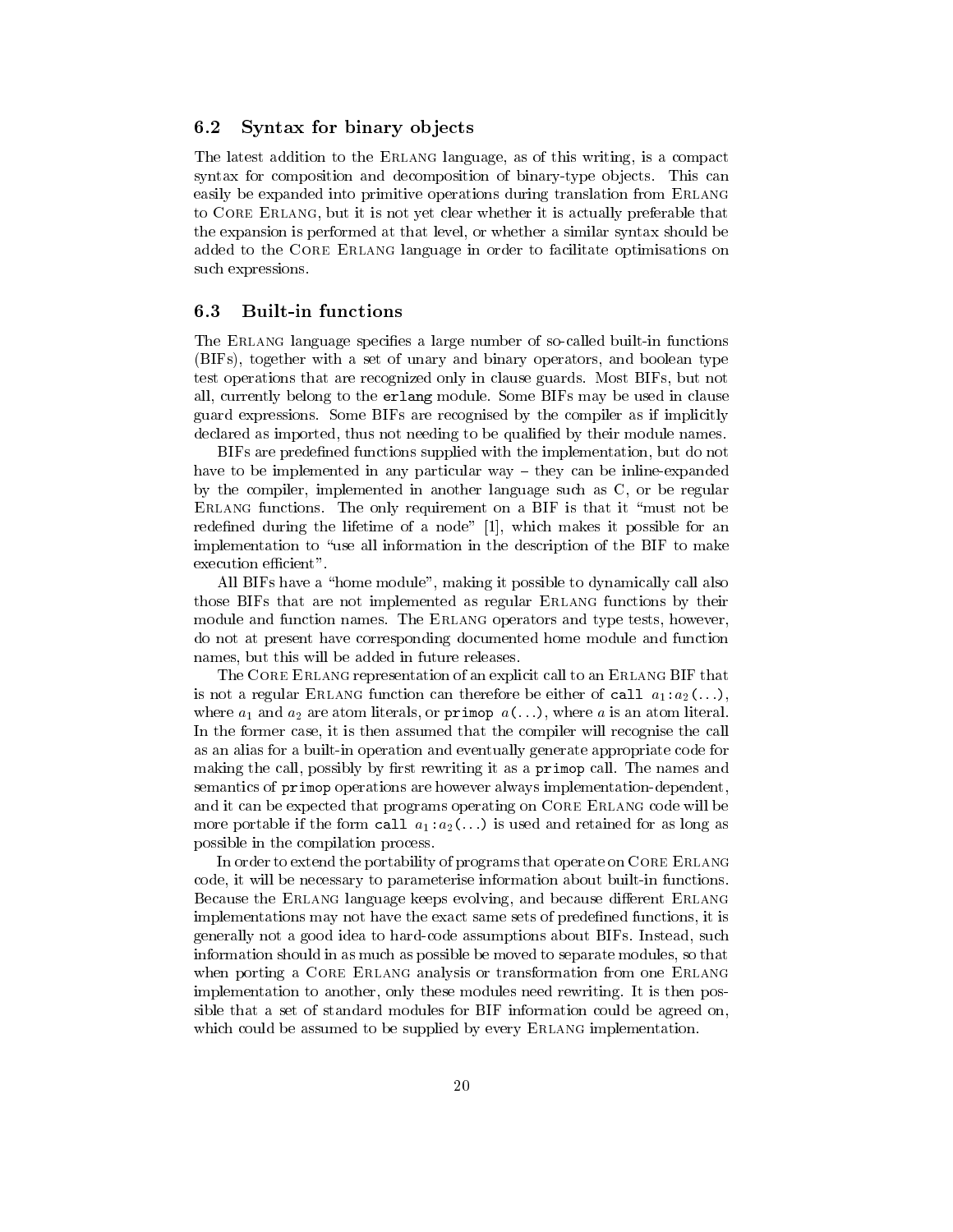# References

- [1] J. Barklund, R. Virding, Erlang 4.7.3 Reference Manual, draft version 0.7. June 1999.
- [2] J. Barklund, R. Virding, Specification of the STANDARD ERLANG programming language, draft version 0.7. June 1999.
- [3] ISO/IEC, Information processing  $-8$ -bit single-byte coded graphic character sets, 1987. Reference number ISO 8879:1987.
- [4] The Unicode Consortium, The Unicode Standard, Version 2.0. Addison-Wesley, Reading, Mass., 1996.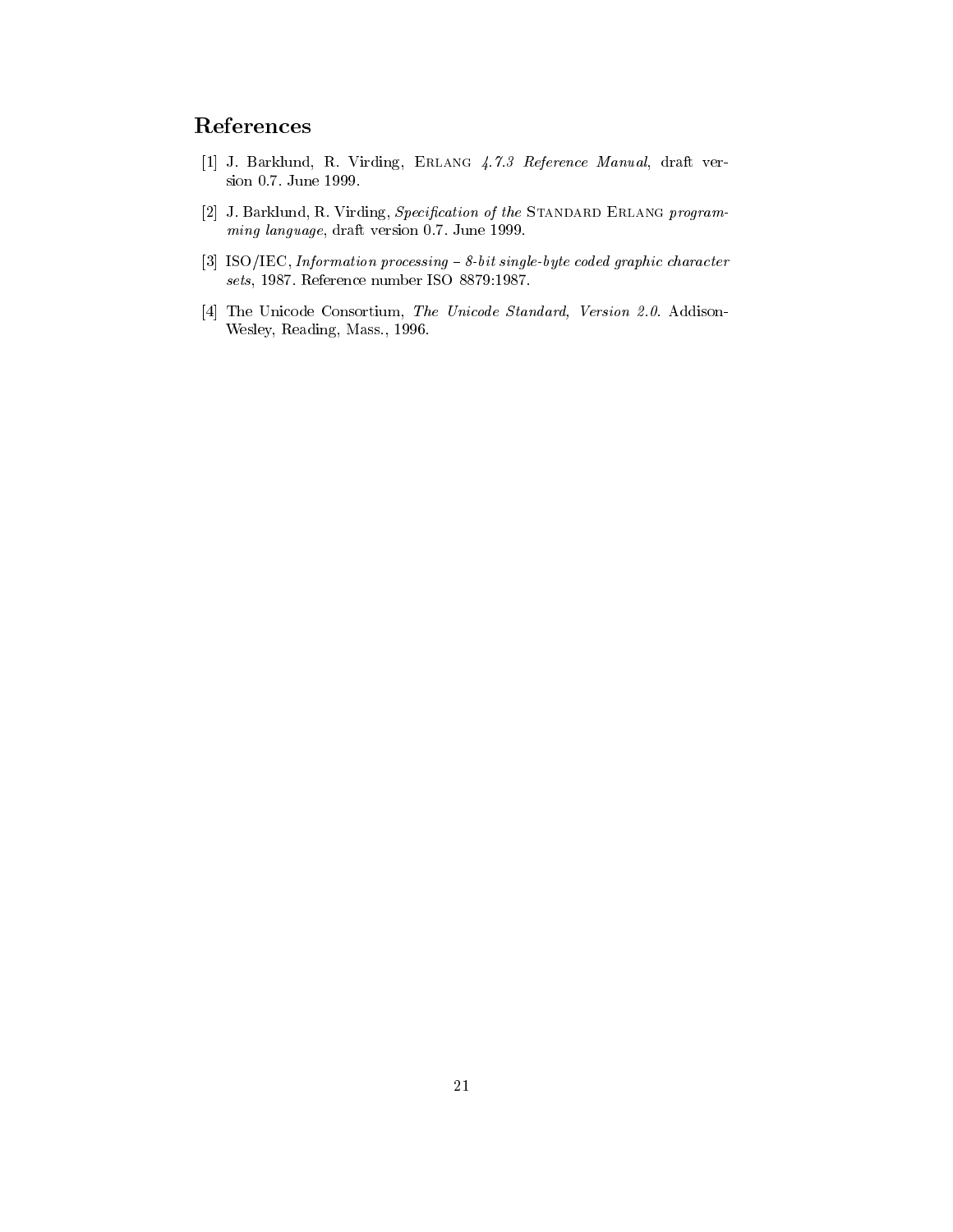# A Quick reference

This section gives an informal overview of the elements of the language.

Example:

% This is a comment; it ends just before the line break.

### A.2 Constant literals

Examples:

```
Integers: 8, +17, 299792458, -4711
Floating-point numbers: 0.0, 2.7182818, -3.14, +1.2E-6, -1.23e12, 1.0e+9
Atoms: 'foo', 'Bar', 'foo bar', '', '%#\010@\n!',
          '_hello_world'
Character literals: A, $*, \ \n\lambda, \ \n\lambda, \ \n\lambda, \ \n\lambda, \ \n\lambda, \ \n\lambda, \ \n\lambda, \ \n\lambda, \ \n\lambda, \ \n\lambda, \ \n\lambda, \ \n\lambda, \ \n\lambda, \ \n\lambda, \ \n\lambda, \ \n\lambda, \ \n\lambda, \ \n\lambda, \ \n\lambda, \ \n\lambda, \ \n\lambda, \ \n\lambda, \ \n\lambda, \ \n\lambda, \ \n\lambda, \ \n\lambda, \ \n\lambda, \ \n\lambda, \ \n\lambda, \ \n\lambda, \ \n\lambda, \ \n\lambda, \ \n\Strings: "Hello, world!", "Two\nlines", "", "Ring\^G" "My\7" "Bell\007!"
```
### A.3 Variables

Examples:

X, Bar, Value 2, One2Three, Stay@home, hello world

### A.4 Keywords

| after     | apply   | attributes | call | case   |  |
|-----------|---------|------------|------|--------|--|
| catch     | do      | end        | fun  | ın     |  |
| let       | letrec  | module     | οf   | primop |  |
| protected | receive | trv        | when |        |  |

### A.5 Separators

|  |  | $( ) \qquad \qquad ( ) \qquad \{ \qquad \} \qquad \  \  \, \mathsf{I} \qquad \  \  \, \mathsf{J} \qquad \  \  \, < \qquad \  \  \, > \qquad$ |  |
|--|--|----------------------------------------------------------------------------------------------------------------------------------------------|--|
|  |  |                                                                                                                                              |  |

### A.6 Annotations

 $\mathcal{O}$  - |  $l \text{ const}_{1}, \ldots, \text{ const}_{n}$  )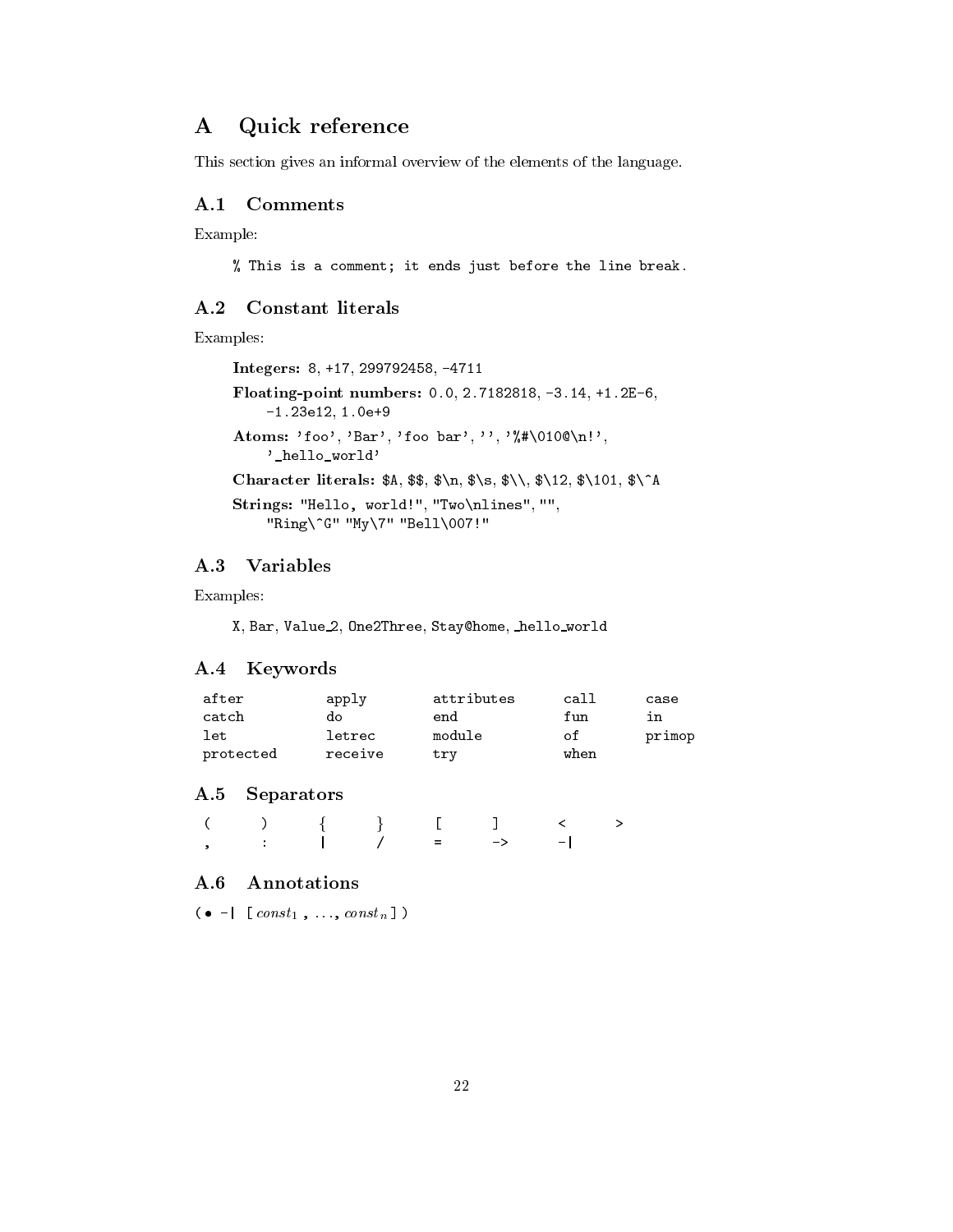# A.7 Programs and expressions

|               |                           | $module \quad ::= \quad module \ Atom \ [frame_{i_1}, \ldots, frame_{i_k}]$                     |  |  |  |
|---------------|---------------------------|-------------------------------------------------------------------------------------------------|--|--|--|
|               |                           | attributes $[Atom_1 = const_1, , Atom_m = const_m]$                                             |  |  |  |
|               |                           | $fname_1 = fun_1 \cdots{} frame_n = fun_n$ end                                                  |  |  |  |
| fname         | $\therefore =$            | Atom / Integer                                                                                  |  |  |  |
| const         | $\mathbf{m} = \mathbf{m}$ | $lit \mid \text{[const}_1 \mid const_2] \mid \{const_1, \ldots, \text{const}_n\}$               |  |  |  |
| $_{lit}$      | $\cdots =$                | Integer   Float   Atom                                                                          |  |  |  |
|               |                           | $Char \mid String \mid \square$                                                                 |  |  |  |
| fun           | $\mathbf{r} =$            | fun $(var_1, \ldots, var_n) \rightarrow vals$                                                   |  |  |  |
| var           | $\mathbf{r} =$            | VariableName                                                                                    |  |  |  |
| vals          | $\mathbf{m} = \mathbf{0}$ | $\begin{array}{c c} \n \text{expr} & \times \text{expr}_1, \dots, \text{expr}_n \n\end{array}$  |  |  |  |
| expr          | $\mathbb{R}^m$            | $var \mid \text{frame} \mid \text{lit} \mid \text{fun}$                                         |  |  |  |
|               |                           | $\lceil vals_1 \rceil$ vals <sub>2</sub> $\rceil$ $\{vals_1, \ldots, vals_n\}$                  |  |  |  |
|               |                           | let vars = vals <sub>1</sub> in vals <sub>2</sub>                                               |  |  |  |
|               |                           | case vals of $clause_1$ clause <sub>n</sub> end                                                 |  |  |  |
|               |                           | letrec $fname_1 = fun_1$ frame <sub>n</sub> = $fun_n$ in vals                                   |  |  |  |
|               |                           | apply $vals_0(vals_1, , vals_n)$                                                                |  |  |  |
|               |                           | call $vals_1':vals_2'(vals_1, , \text{vals}_n)$                                                 |  |  |  |
|               |                           | primop $Atom\left(vals_1, \ldots, \text{vals}_n \right)$                                        |  |  |  |
|               |                           | try $vals_1$ catch $(var_1, var_2) \rightarrow vals_2$                                          |  |  |  |
|               |                           | receive $clause_1 \cdots clause_n$ after $vals_1 \rightarrow vals_2$ end                        |  |  |  |
|               |                           | protected vals                                                                                  |  |  |  |
|               |                           | do $vals_1$ $vals_2$                                                                            |  |  |  |
|               |                           | catch vals                                                                                      |  |  |  |
| vars          | $::=$                     | $var \mid \langle var_1, \ldots, var_n \rangle$                                                 |  |  |  |
| $_{clause}$   | $\mathbf{m}$              | pats when $vals_1 \rightarrow vals_2$                                                           |  |  |  |
| $_{\it pats}$ | $\cdots =$                | $pat \mid \langle pat_1, \ldots, pat_n \rangle$                                                 |  |  |  |
| pat           | $::=$                     | var   $lit$   [pat <sub>1</sub>   pat <sub>2</sub> ]   {pat <sub>1</sub> , , pat <sub>n</sub> } |  |  |  |
|               |                           | $var = pat$                                                                                     |  |  |  |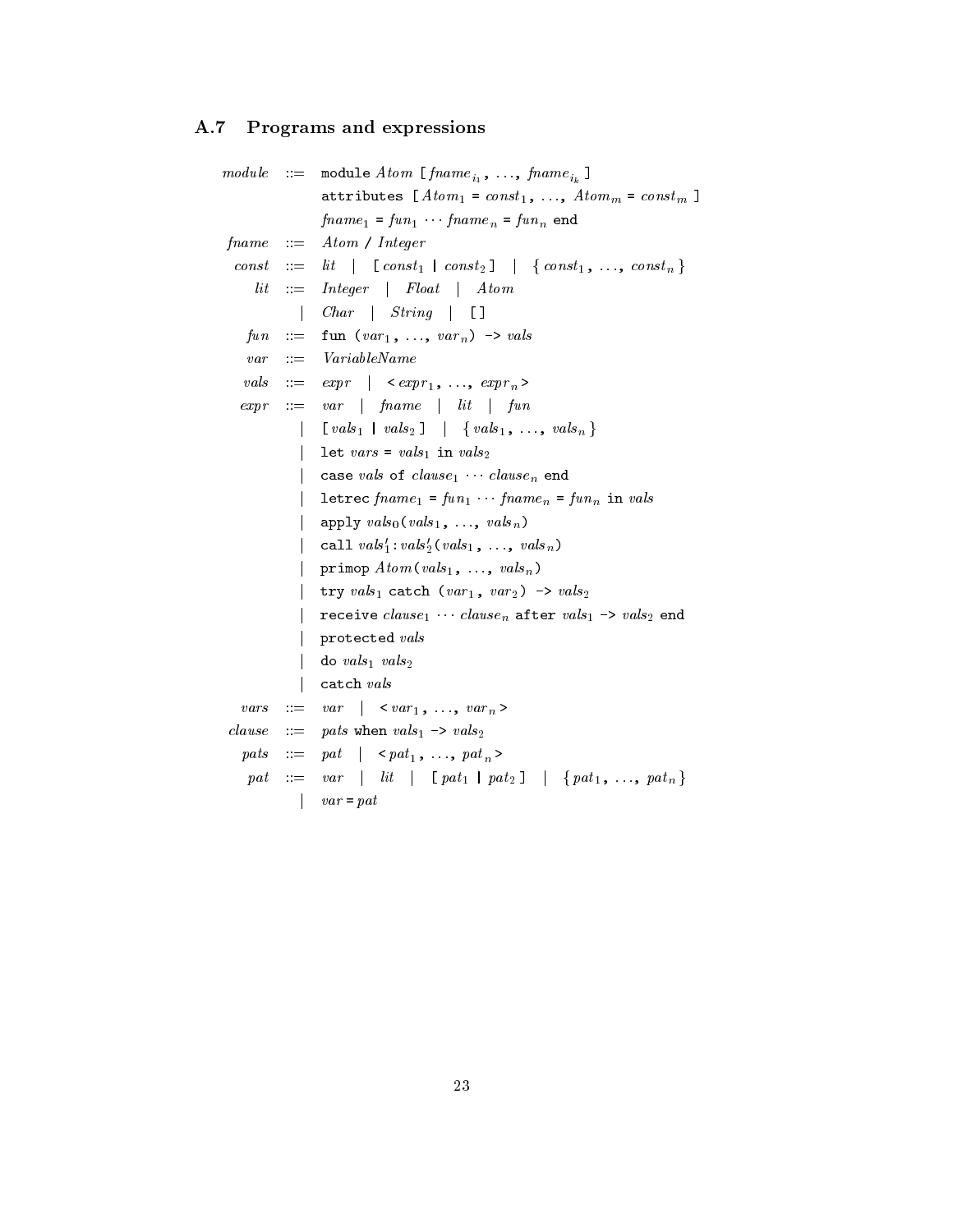# B Escape sequences

This table shows the Unicode character values for the escape sequences defined  $\,$ by Core Erlang; they are the same as in Erlang.

| $\setminus b$ | \u0008   | (backspace, BS)               |
|---------------|----------|-------------------------------|
| $\setminus d$ | \u007f   | (delete, DEL)                 |
| \ e           | $\u001b$ | (escape, ESC)                 |
| $\mathbf{f}$  | \u000c   | $(\text{form feed}, FF)$      |
| $\mathbf{h}$  | \u000a   | (linefeed, LF)                |
| $\chi$ r      | \u000d   | (carriage return, CR)         |
| ∖ s           | \u0020   | (space, SPA)                  |
| Ιt            | \u0009   | (horizontal tab, HT)          |
| $\vee$ v      | \u000b   | (vertical tab, VT)            |
| $\sqrt{ }$    | \u0022   | (double quote, ")             |
| ∖ '           | \u0027   | (apostrophe/single quote, ' ) |
|               | \u005c   | (backslash, \)                |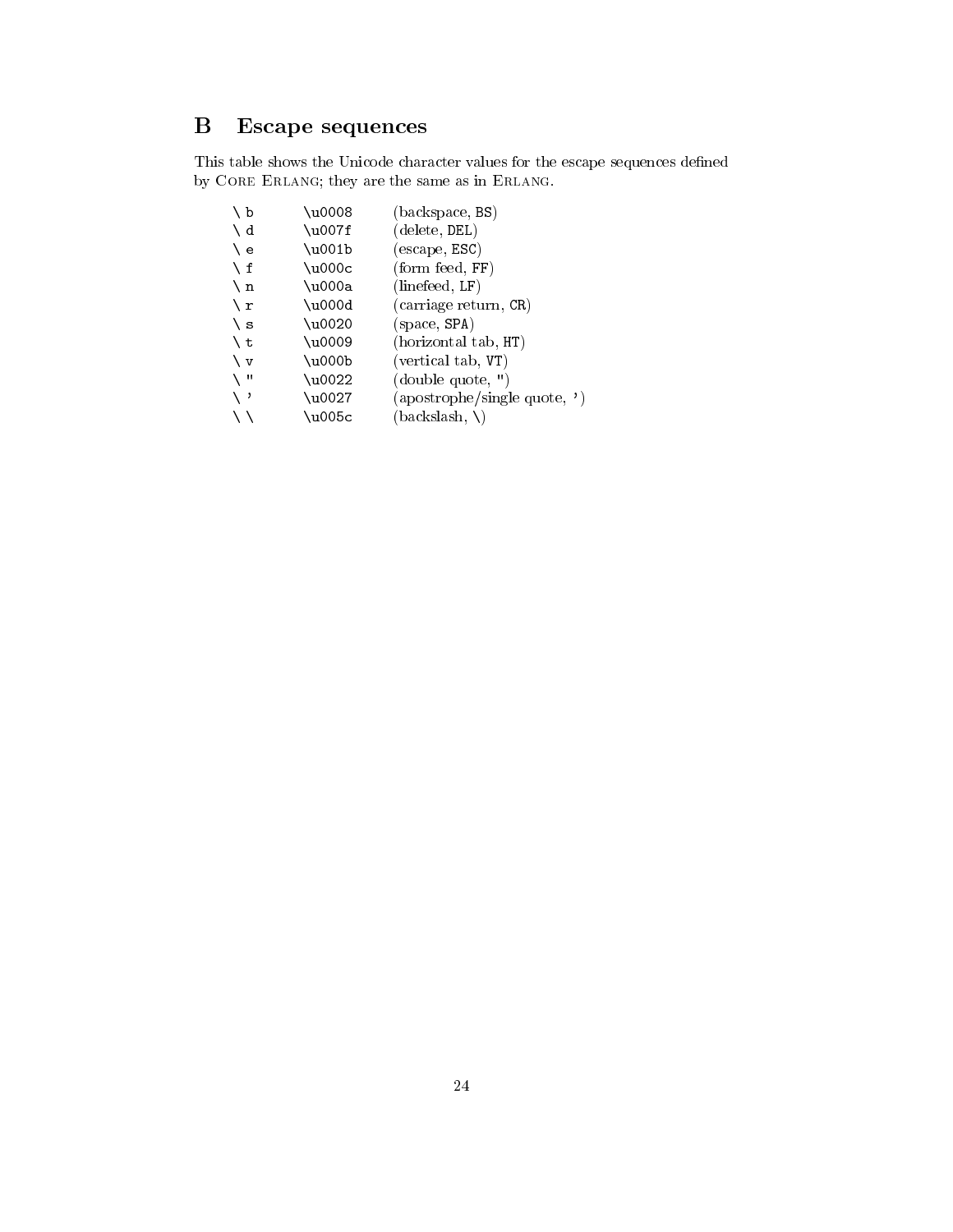#### $\mathbf C$ Syntax tree representation

The following schema describes a representation of CORE ERLANG syntax trees, suitable for most general purposes. For brevity, define  $x<sup>i</sup>$  to mean an ordered sequence  $(x_1,\ldots,x_i)$ , for  $i\geq 0$ , and  $x^*$  to mean any sequence in  $\bigcup_{i=0}^{\infty} \{x^i\}$ .

```
module \ ::=\ \ module\ (atom\ a)\ fname^* \ attr^* \ def^*fname \quad ::= \quad \text{frame } a \; iattr ::= (atom a, const)
  const \quad ::= \quad lit \; const^*lit := int i float f
            | atom a | char cnil cons tuple
    def \ ::= (fname, fun)\mathit{fun} ::= \tt{run} v w\overline{v}::= var sw ::= e \mid values e^*e\Box = v | fname | lit w^* | fun
             \vert let v^* \; w \; wcase w clause*
               letrec def^*wapply w w^*| call w\ w\ w^*| primop a w^*| try w v^* wreceive clause^* w w
               protected w\text{do } w wcatch \boldsymbol{w}clause ::= clause pat* w w
    pat \quad ::= \quad v \quad | \quad lit \;pat^* \quad | \quad \textsf{alias} \; v \; pat
```
where  $a$  stands for an atom,  $i$  for an integer,  $f$  for a floating-point number,  $c$ for a character and <sup>s</sup> for a string.

Implicitly, each constructor above should also have an additional field for an associated list of annotations ( $\texttt{atom}\,a,\;const$ ).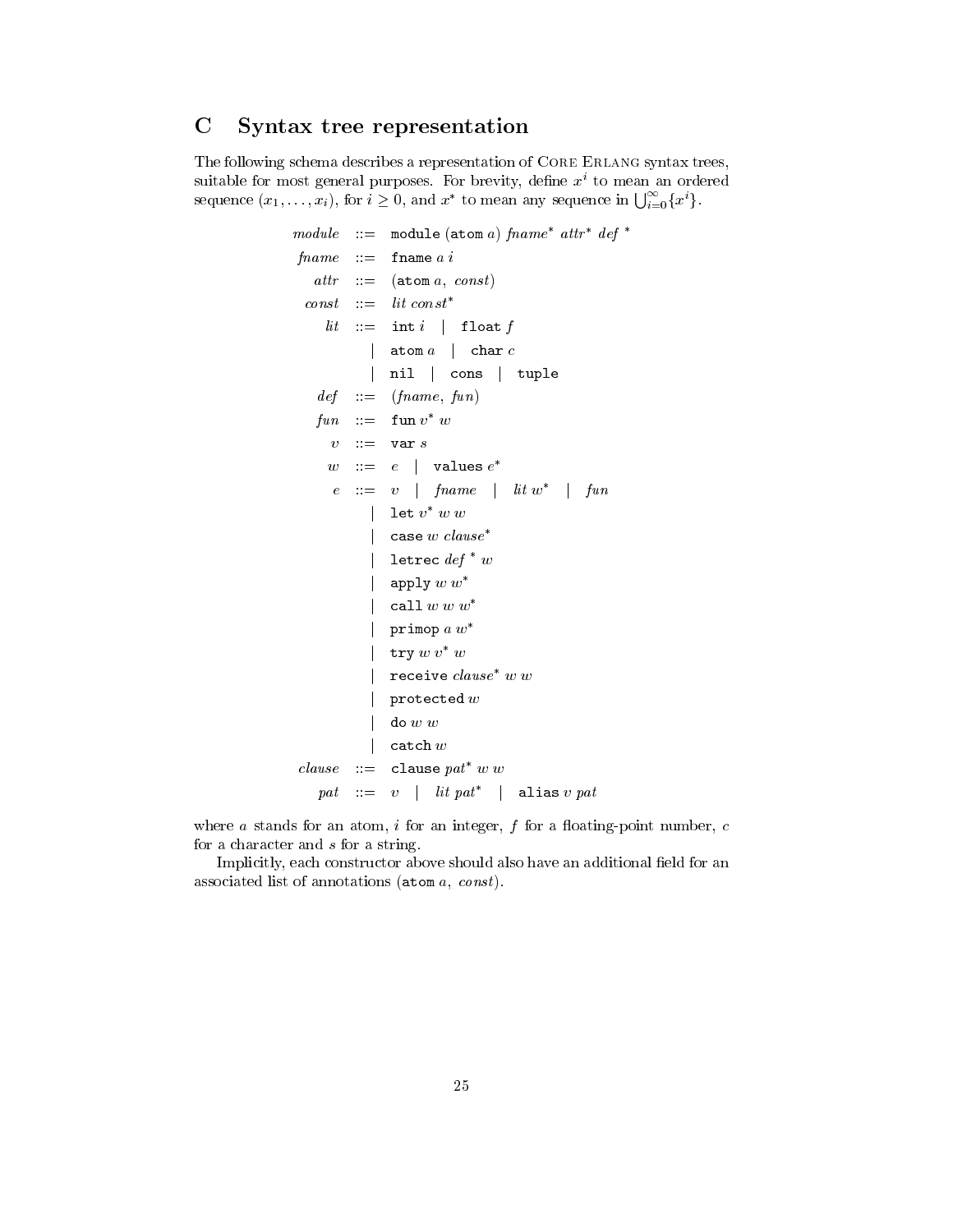## Index

", see strings \$, see character literals %, see comments ', see atom literals ., see period characters [ ], see nil abrupt termination, 12 alias pattern, 6 annotations, 9, 22 application, see functions, applicaargument evaluation order, see evaluation order strictness, 12 ASCII. 2 <u>ASCII, 2005, 2006, 2007, 2008, 2007, 2008, 200</u> atom literals, 4 attributes, see module attributes BIFs, 20 binary syntax, 20 built-in operations, see primitive operation calls calling functions application of functional value, 8, 14 inter-module calls, 8, 14 case expressions, 7, 10, 13 catch expressions, 8, 17 catching errors, see error handling character literals, 4, 12 clause guards, 8, 10 evaluation, 18 failing, 18 restrictions on, 18 result of evaluation, 18 clauses, 7, 10, 18 annotations on, 7 body, 10 evaluation, 13 guard, see clause guards closure,  $12–14$ application of, see functions, application unavailable code, see functions, calling purged code

code replacement, 11, 14 comments, 2, 22 compile-time error arity mismatch in function definition, 9 exported name not defined, 9 multiply defined function, 9, 10 multiply defined module attribute, unbound function name, 10 unbound variable, 10 wrong number of patterns in case,  $10$ wrong number of patterns in receive, 10 cons, see list constructor constant literals, 5, 22 data types, 11 degree of expression, 11 do expressions, 8, 17 empty list, see nil environment, 11 ErlangBIFs, 20 receive, 2 tokenisation, 2 error handling general, see try expressions in guards, see protected expressions escape sequences, 3, 24 evaluation order in case expressions, 13 in let expressions, 13 in protected expressions, 17 in receive expressions, 15 in try expressions, 15 of arguments, 12 of clauses, 18 exceptions, 12 catching, see error handling raising, 15 execution, see programs expiry expression, 8

expressions, 6, 10, 23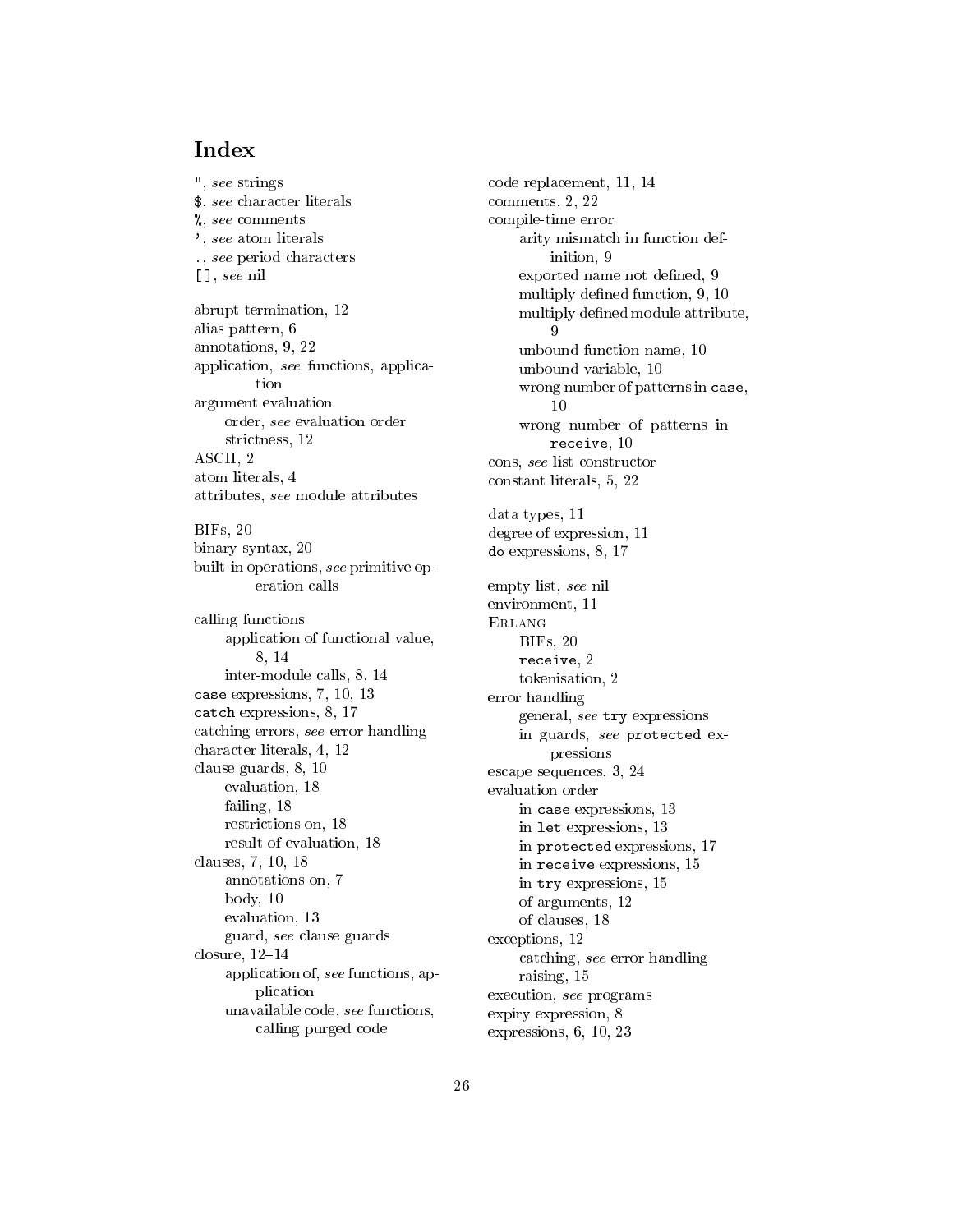evaluation Application, 14 AtomicLiteral, 12 Case, 13 Catch, 17 Fun, 13 FunctionName, 12  $InterModuleCall, 14$ Let, 13 Letrec, 13  $List, 13$  $PrimOpCall, 15$ Protected, 16 Receive, 15 Sequencing , 17  $Try, 15$ Tuple, 12 ValueList, 12 VariableName, 12 guards, 10 result of evaluation, 11 syntax, see grammar floating-point literals, 4 full stop tokens, 2 functions abstraction, see fun expressions application, 8, 14 calling purged code, 14 defining in Letrec expressions, 8, 13 in module definitions, 4 exported, 9 function names, 3, 4, 11, 12 inter-module call, 8, 14 fun expressions, 8, 10, 13, 14 grammar, 3 AnnotatedClause, 7 AnnotatedFun, 5 AnnotatedFunctionName, 5 AnnotatedModule, 4 AnnotatedPattern, 6 AnnotatedSingleExpression, 6 AnnotatedValueList , 6 AnnotatedVariable, 5 Application, 8 Atom, 4 AtomicLiteral, 5 Attributes, 4

Case, 7 Catch, 8 Char, 4 Clause, 7 Constant, 5 Exports,  $4$ Expression, 6 Float , 4 Fun, 8 FunctionDefinition, 5 FunctionName, 4 Guard,  $8$ Integer , 4  $InterModuleCall, 8$ Let,  $7$  $List, 7$ Module, 4 ModuleAttribute, 5  $ModuleBody, 5$ ModuleHeader , 4 Nil , 5 Pattern, 6 Patterns, 8  $PrimOpCall, 8$ Protected,  $8$ Receive, 8 Sequencing , 8 SingleExpression, 6 String, 4 Timeout, 8  $Try, 8$ Tuple, 7 ValueList , 6 VariableName, 4 Variables, 7 guards, see clause guards hot-code loading, see code replacement implementation-dependent behaviour application of non-closure, 14 arity mismatch, 14 calling purged code, 14 improper value of expiry expression, 15 meaning of module attributes, -9 meaning of program annotations,

 $\Omega$